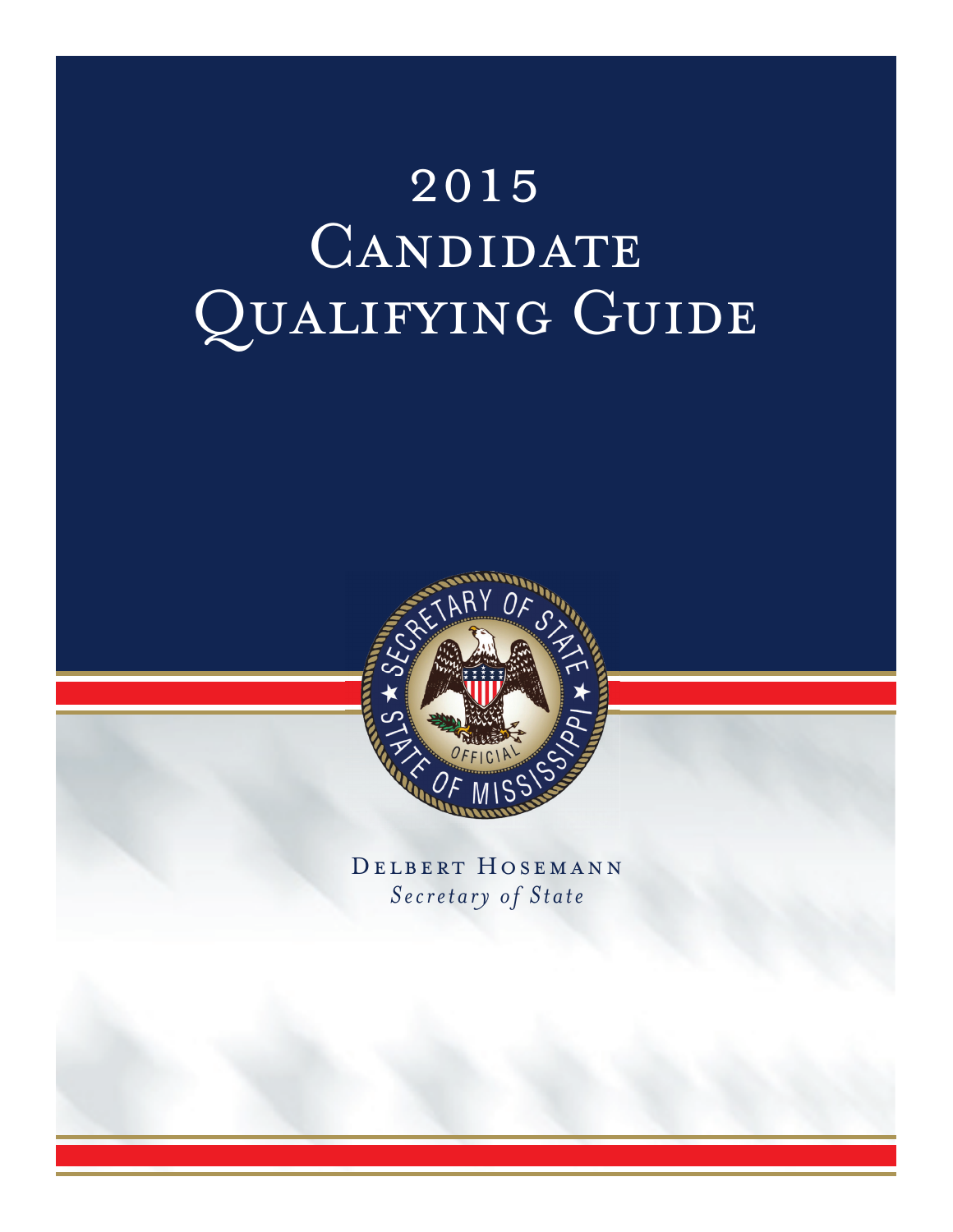### **This page is intentionally blank**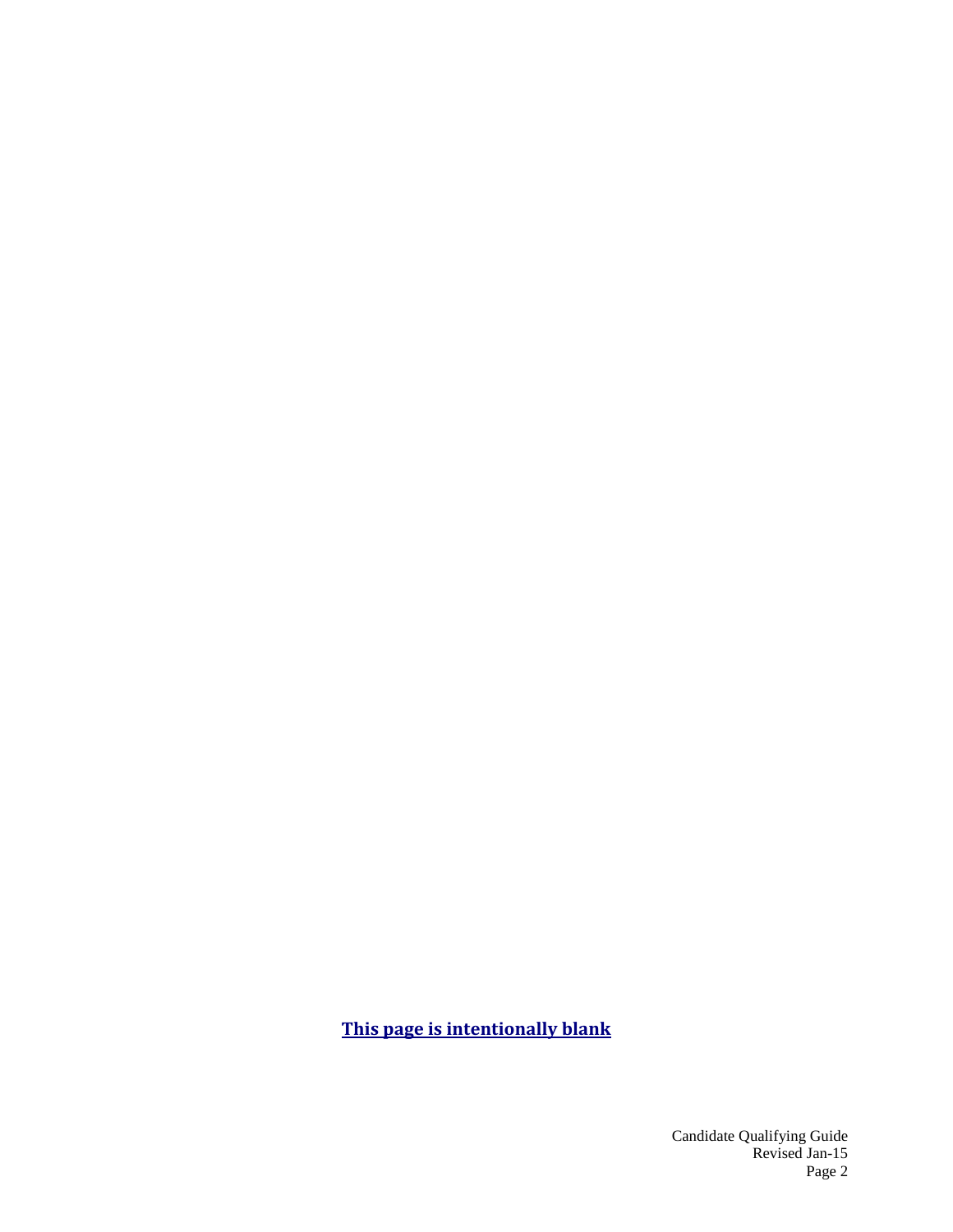

# DELBERT HOSEMANN Secretary of State

#### **A MESSAGE FROM THE SECRETARY OF STATE**



Dear Fellow Mississippians:

Our office is pleased to provide you with the *2015 Mississippi Elections Candidate Qualifying Guide*, which outlines candidate qualifications and procedures.

This publication offers a wealth of information for both potential candidates of political offices in the State, as well as Mississippians interested in the process. We encourage you to take advantage of the resources offered by our agency, and I hope you find this guide useful.

If we can assist you with additional information regarding the *Mississippi Elections Candidate Qualifying Guide,* please do not hesitate to call the Elections Division of the Office of the Mississippi Secretary of State at 601-576-2550 or 800-829-6786, or you may email us at [elections@sos.ms.gov.](mailto:elections@sos.ms.gov)

Sincerely,

Silly

Delbert Hosemann Secretary of State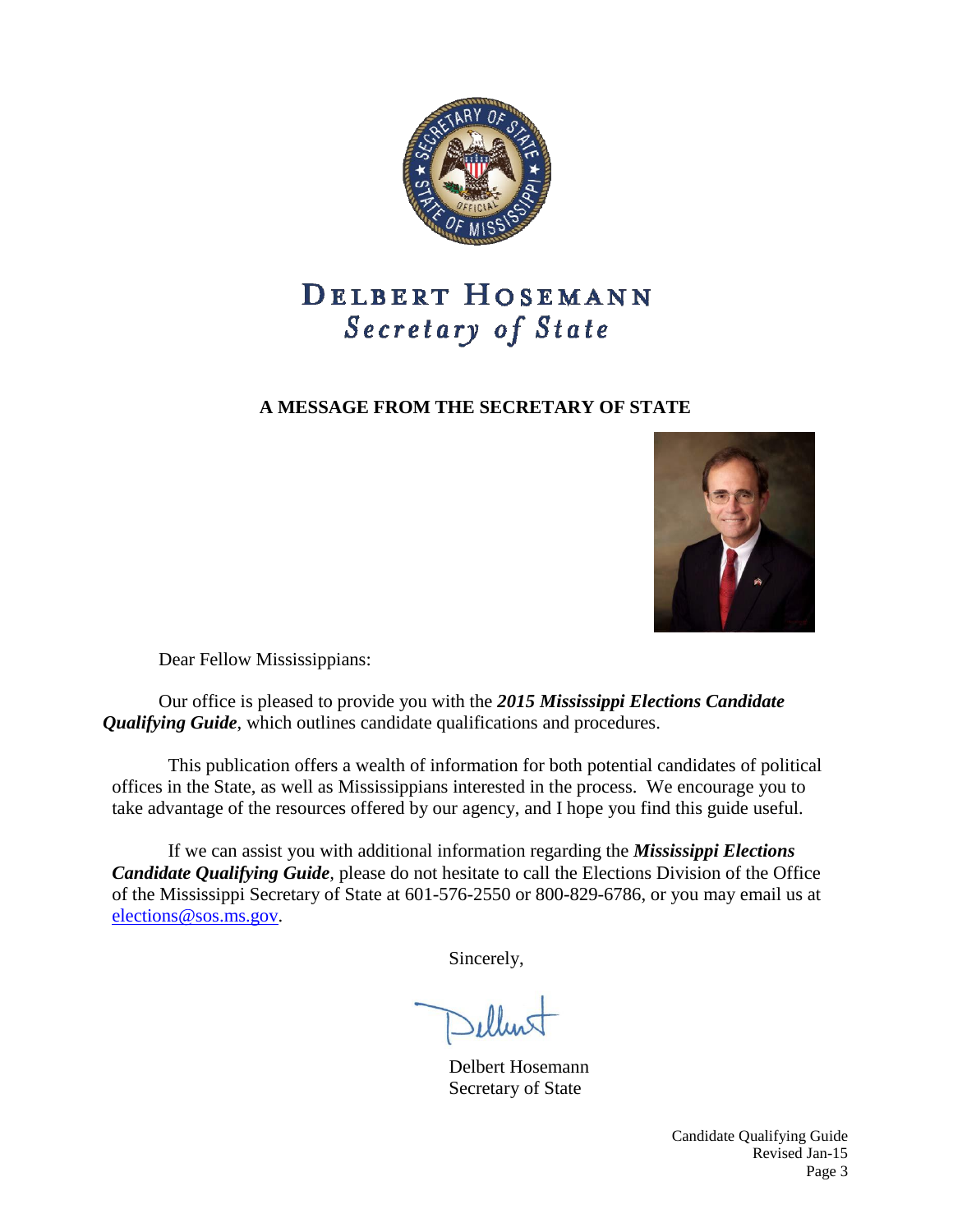# **TABLE OF CONTENTS**

| FOR SCHOOL DISTRICT TRUSTEE (CONSOLIDATED/CONSOLIDATED LINE, MUNICIPAL SEPARATE |  |
|---------------------------------------------------------------------------------|--|
|                                                                                 |  |
|                                                                                 |  |
|                                                                                 |  |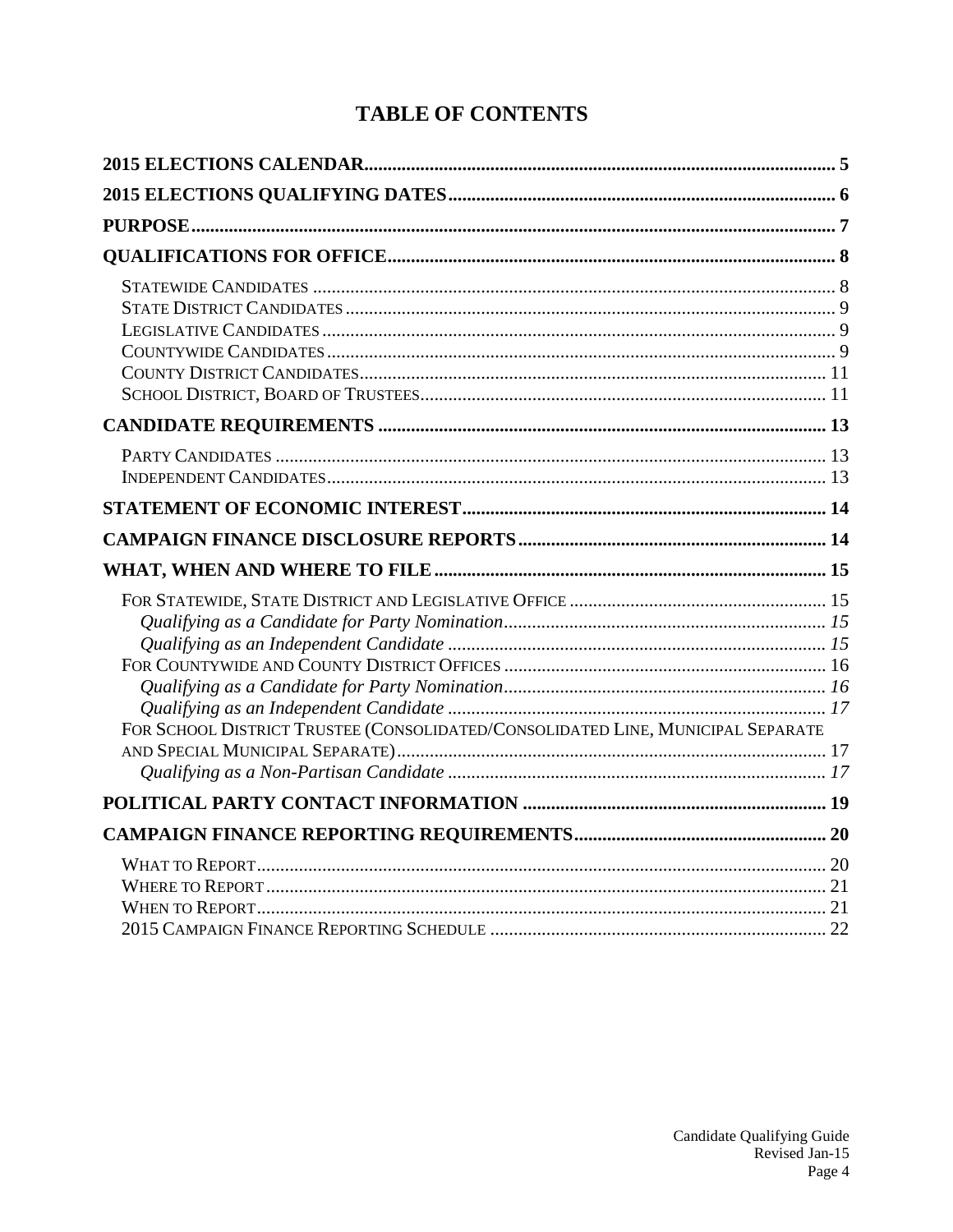# <span id="page-4-0"></span>**2015 Elections Calendar**

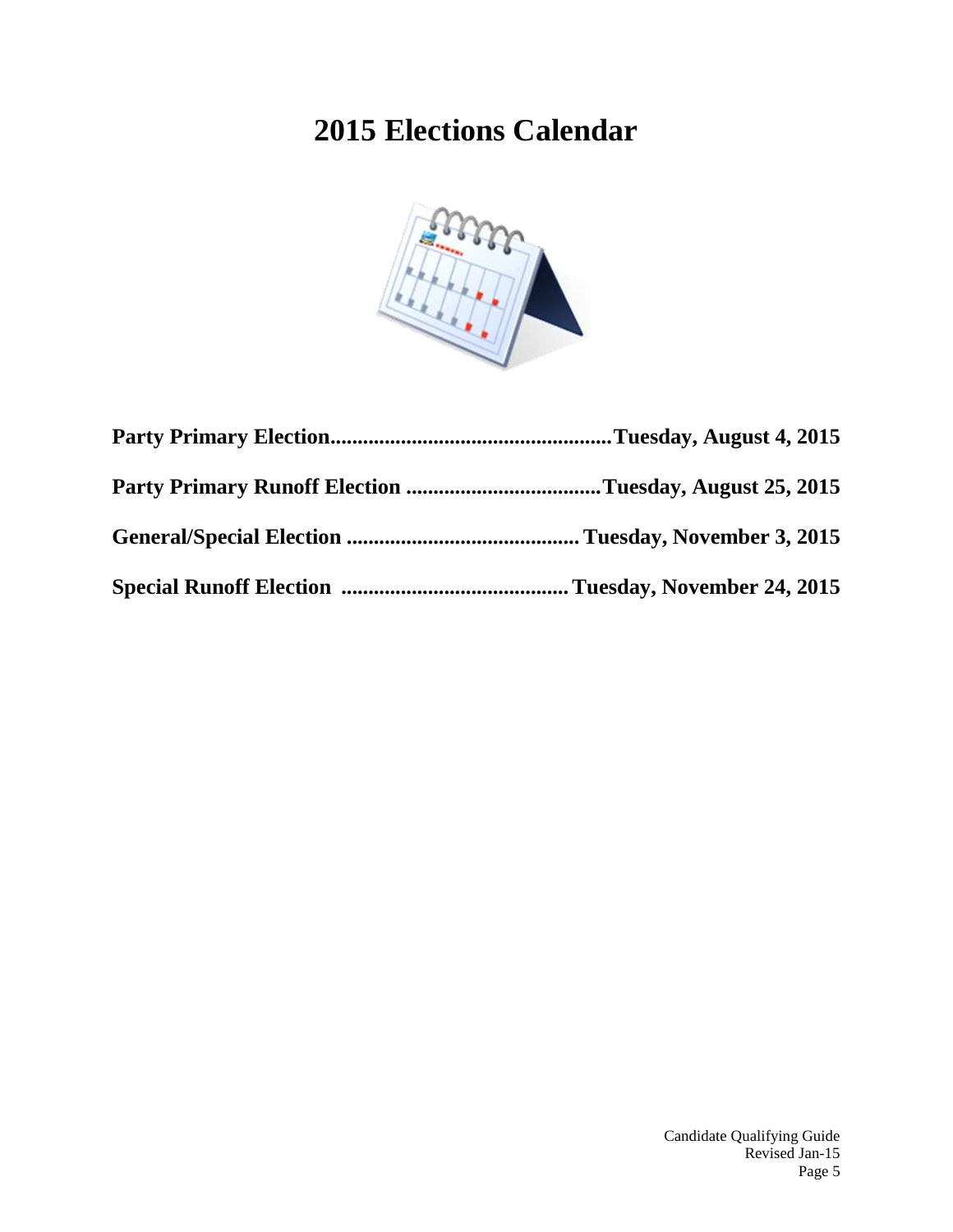# **2015 Elections Qualifying Dates**

<span id="page-5-0"></span>

| Party Primary and Independent Candidates:                         |  |
|-------------------------------------------------------------------|--|
|                                                                   |  |
|                                                                   |  |
| Consolidated/Consolidated Line School District Trustee:           |  |
|                                                                   |  |
|                                                                   |  |
| Special Municipal Separate School District Trustee <sup>1</sup> : |  |
|                                                                   |  |
|                                                                   |  |
| <b>Municipal Separate School District Trustee:</b>                |  |
|                                                                   |  |
|                                                                   |  |
| <b>County and County District Special Election Candidates:</b>    |  |
|                                                                   |  |

<sup>1</sup> Warren County/Vicksburg Special Municipal Separate School District Trustee: Qualifying Deadline, 5:00 p.m., Friday, September 4, 2015.

 $\overline{a}$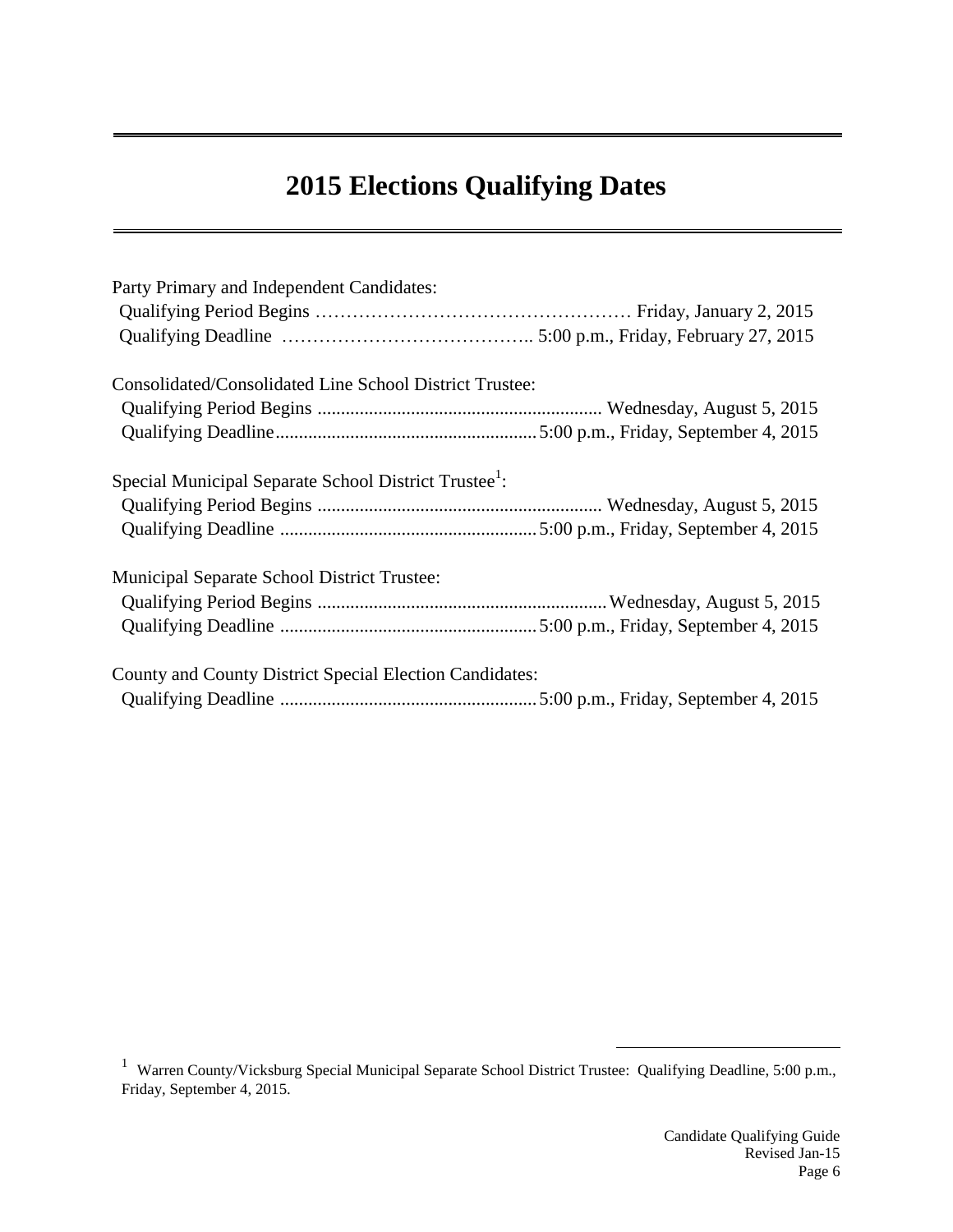#### <span id="page-6-0"></span>**Purpose**

This qualifying guide provides essential information for candidates seeking Mississippi statewide, state district, legislative, countywide and/or county district offices, as well as certain school board school district elections in 2015. This guide begins with an overview of the qualifying process for party, independent, and non-partisan candidates seeking public office. Candidates should familiarize themselves with the legal qualifications and the qualifying procedures for the office they intend to seek. This guide *only* provides information about elected offices for which an election will be held during 2015.

All candidates must file campaign finance reports. While this guide provides a brief explanation of the applicable campaign finance reporting requirements, please refer to the *Campaign Finance Guide* for more complete instructions. Keep in mind, a winning candidate who fails to file any required campaign finance report may not take office. A failure to file required campaign finance reports also could result in the imposition of criminal and civil penalties.

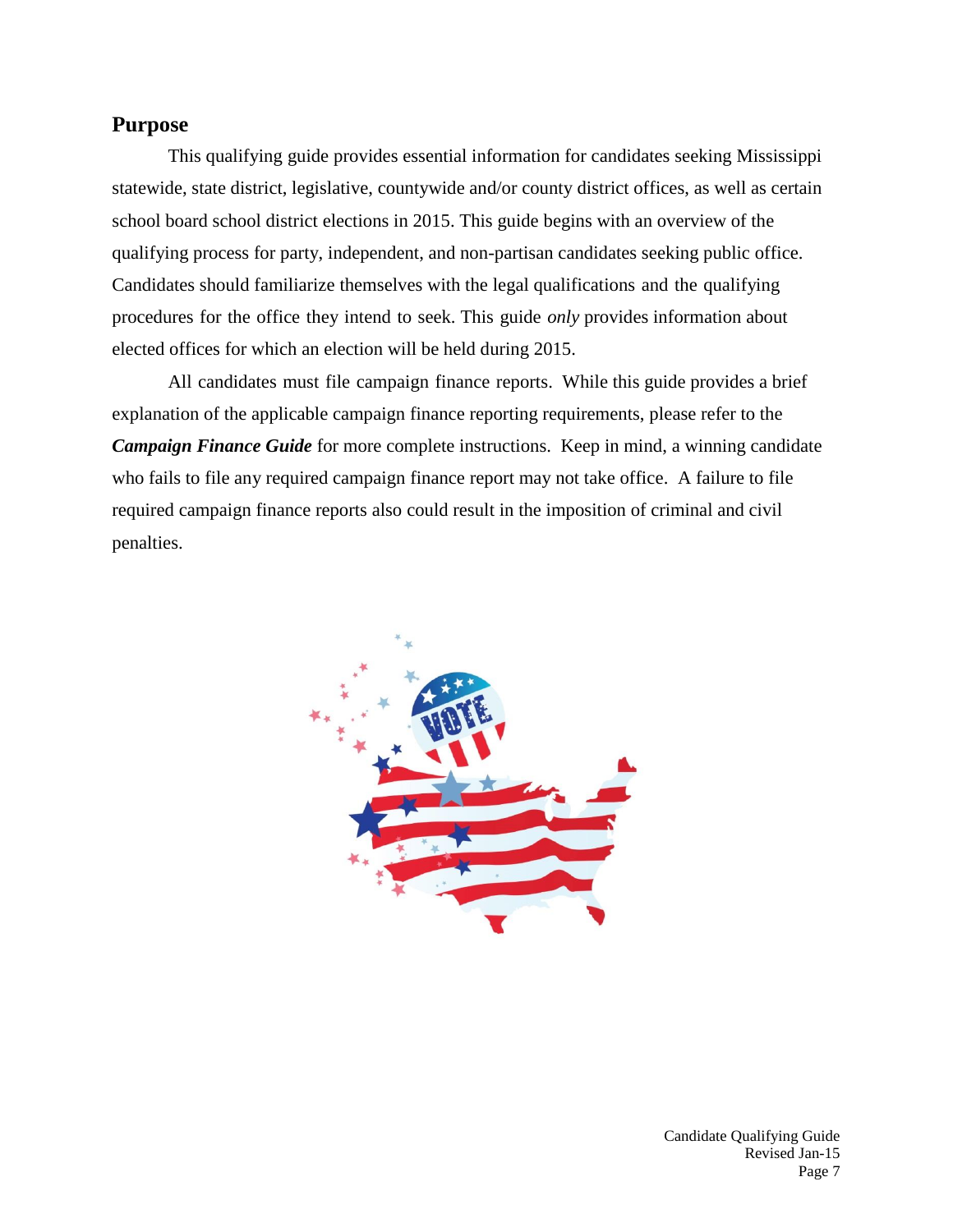# **Qualifications for Office**

### <span id="page-7-0"></span>**ALL CANDIDATES MUST:**

• Be a qualified elector of the State of Mississippi and of the district, county or county district of the office for which he seeks election.

• Never have been convicted of bribery, perjury or other infamous crime, being a crime punishable by a minimum of one (1) year confinement in the state penitentiary, i.e., all felonies, unless pardoned for the offense. *Miss. Const. of 1890, Article IV, § 44*.

• Never have been convicted of a felony in a court of this state, or, on or after December 8, 1992, of a felony in a federal court, or of an offense in the court of another state which is a felony under the laws of this state, as provided in Section 44 of the Mississippi Constitution; excluding, however, convictions of manslaughter and violations of the United States Internal Revenue Code or any violations of the tax laws of this state, unless the offense also involved the misuse or abuse of an office or money coming into a candidate's hands by virtue of an office.

# <span id="page-7-1"></span>**Statewide Candidates:**

#### *GOVERNOR*

The candidate for Governor shall be a qualified elector, at least thirty (30) years of age, a citizen of the United States for twenty (20) years, and a resident of the State five (5) years next preceding the day of election. *Miss. Const. of 1890, Article V, § 117*.

#### *LIEUTENANT GOVERNOR*

A candidate for Lieutenant Governor shall be a qualified elector and possess the same qualifications as required for the Governor, i.e., at least thirty (30) years of age, a citizen of the United States for twenty (20) years and resident of the State five (5) years next preceding the day of election. *Miss. Const. of 1890, Article V, § 128*.

#### *SECRETARY OF STATE*

The candidate for Secretary of State shall be a qualified elector, at least twenty-five (25) years of age and a citizen of the State five (5) years next preceding the day of election. *Miss. Const. of 1890, Article V, § 133*.

#### *STATE TREASURER; AUDITOR OF PUBLIC ACCOUNTS*

A candidate for State Treasurer or Auditor of Public Accounts shall be a qualified elector and possess the same qualifications as required for the Secretary of State, i.e., at least twenty-five (25) years of age, citizen of the State five (5) years next preceding the day of election. *Miss. Const. of 1890, Article V, §§ 133 and 134*.

#### *COMMISSIONER OF INSURANCE*

A candidate for Commissioner of Insurance shall be a qualified elector and possess the same qualifications as required for the Secretary of State, i.e., at least twenty-five (25) years of age and a citizen of the State five (5) years next preceding the day of election. *Miss. Code Ann. § 83-1-3; Miss. Const. of 1890, Article V, § 133*.

#### *ATTORNEY GENERAL*

A candidate for Attorney General shall be a qualified elector and possess the same qualifications prescribed for judges of the circuit and chancery courts, i.e., a practicing lawyer for five (5) years, at least twenty-six (26) years of age and a citizen of the State for five (5) years. *Miss. Const. of 1890, Article VI, §§ 154 and 173*.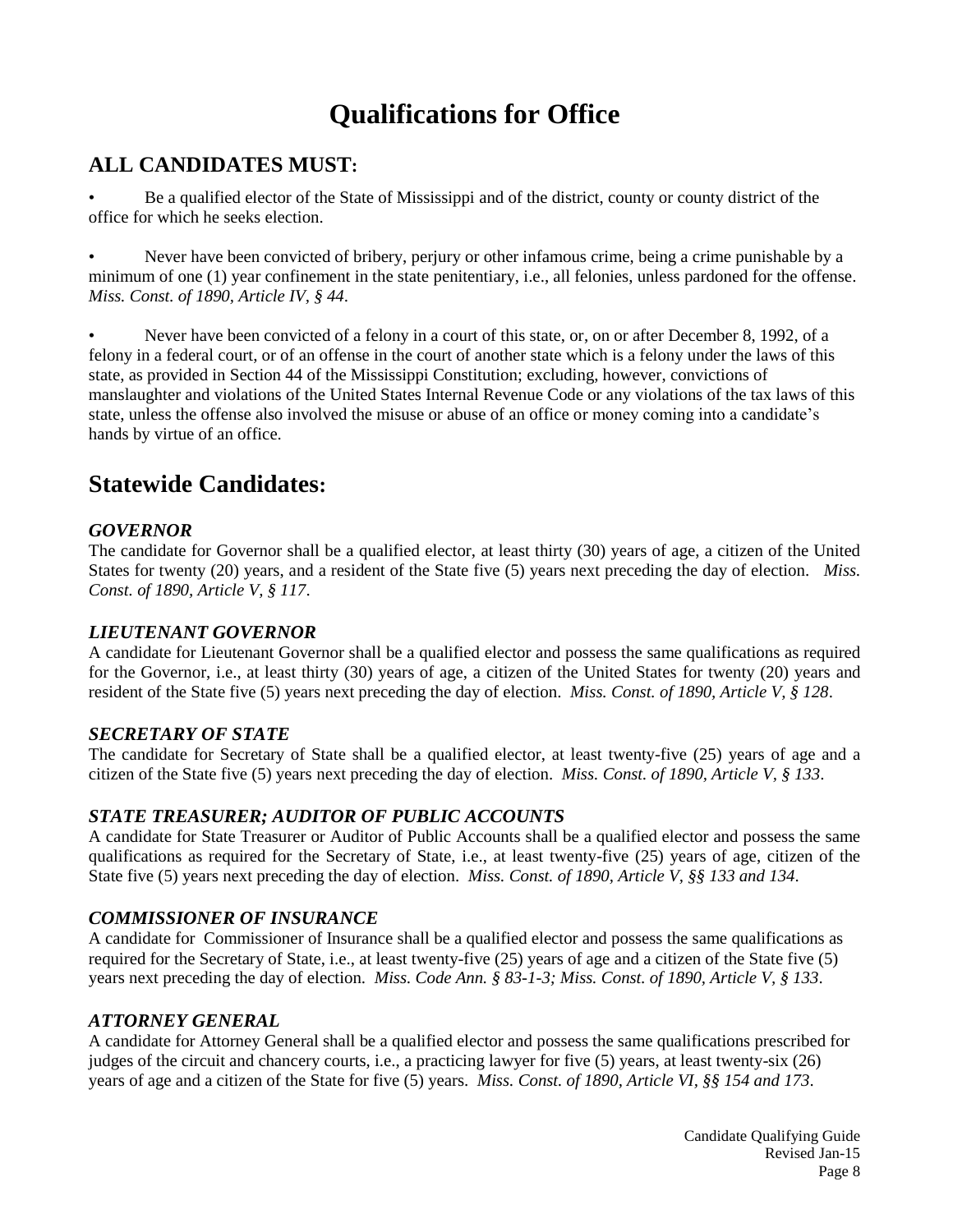#### *COMMISSIONER OF AGRICULTURE AND COMMERCE*

A candidate for Commissioner of Agriculture and Commerce shall be a qualified elector, have competent knowledge of agriculture, mining, manufacturing, statistics and general industries and must be an experienced and practical agriculturist. *Miss. Code Ann. § 69-1-1.*

# <span id="page-8-0"></span>**State District Candidates:**

#### *PUBLIC SERVICE COMMISSIONER*

A candidate for Public Service Commissioner shall be a qualified elector of the Supreme Court district from which he seeks election and shall possess the qualifications prescribed for the Secretary of State, i.e., at least twenty-five (25) years of age, citizen of the State five (5) years next preceding the day of election. A commissioner shall not operate, own any stock in, or be in the employment of any common or contract carrier by motor vehicle, telephone company, gas or electric utility company, or any other public utility that shall come under his jurisdiction or supervision. *Miss. Code Ann. § 77-1-1*.

#### *TRANSPORTATION COMMISSIONER*

A candidate for Transportation Commissioner shall be a qualified elector of the Supreme Court district from which he seeks election. *Miss. Code Ann. § 65-1-3*.

#### *DISTRICT ATTORNEY*

A candidate for District Attorney shall be a qualified elector of the district from which he seeks election and shall possess all the qualifications of county officers, and, in addition thereto, shall be a regular licensed and practicing attorney, admitted to practice before the Supreme Court of Mississippi for two (2) years. *Miss. Const. of 1890, Article V, § 135, Article VI, § 174*; *Miss. Code Ann. § 25-31-1.* 

# <span id="page-8-1"></span>**Legislative Candidates:**

#### *STATE SENATOR*

A candidate for Senator shall be a qualified elector of the state four (4) years, an actual resident of the district or territory he may be chosen to represent for two (2) years before the election and shall have attained the age of twenty-five (25) years of age. *Miss. Const. of 1890, Article IV, §42*.

#### *STATE REPRESENTATIVE*

A candidate for House of Representatives shall be a qualified elector and resident citizen of the state four (4) years, a resident of the district he seeks to represent for two (2) years before the election, and shall have attained the age of twenty-one (21) years of age. *Miss. Const. of 1890, Article IV, §41*.

# <span id="page-8-2"></span>**Countywide Candidates:**

#### *SHERIFF*

A candidate for Sheriff shall be a qualified elector of the county in which he seeks election and shall not be a defaulter to the state or any county or municipality thereof, or to the United States. *Miss. Const. of 1890, Article V, §§135, 138*; *Miss. Code Ann. §19-25-3*.

Each sheriff-elect shall, at the expense of the county, attend and complete an appropriate curriculum in the field of law enforcement at the Mississippi Law Enforcement Officers' Academy within one (1) year after taking the oath of office; excluding, however, those who have previously served as a sheriff or have had at least five (5) years' full-time law enforcement experience within a period of ten (10) years prior to the date of taking the oath of office, or have previously successfully completed a course of training at the Mississippi Law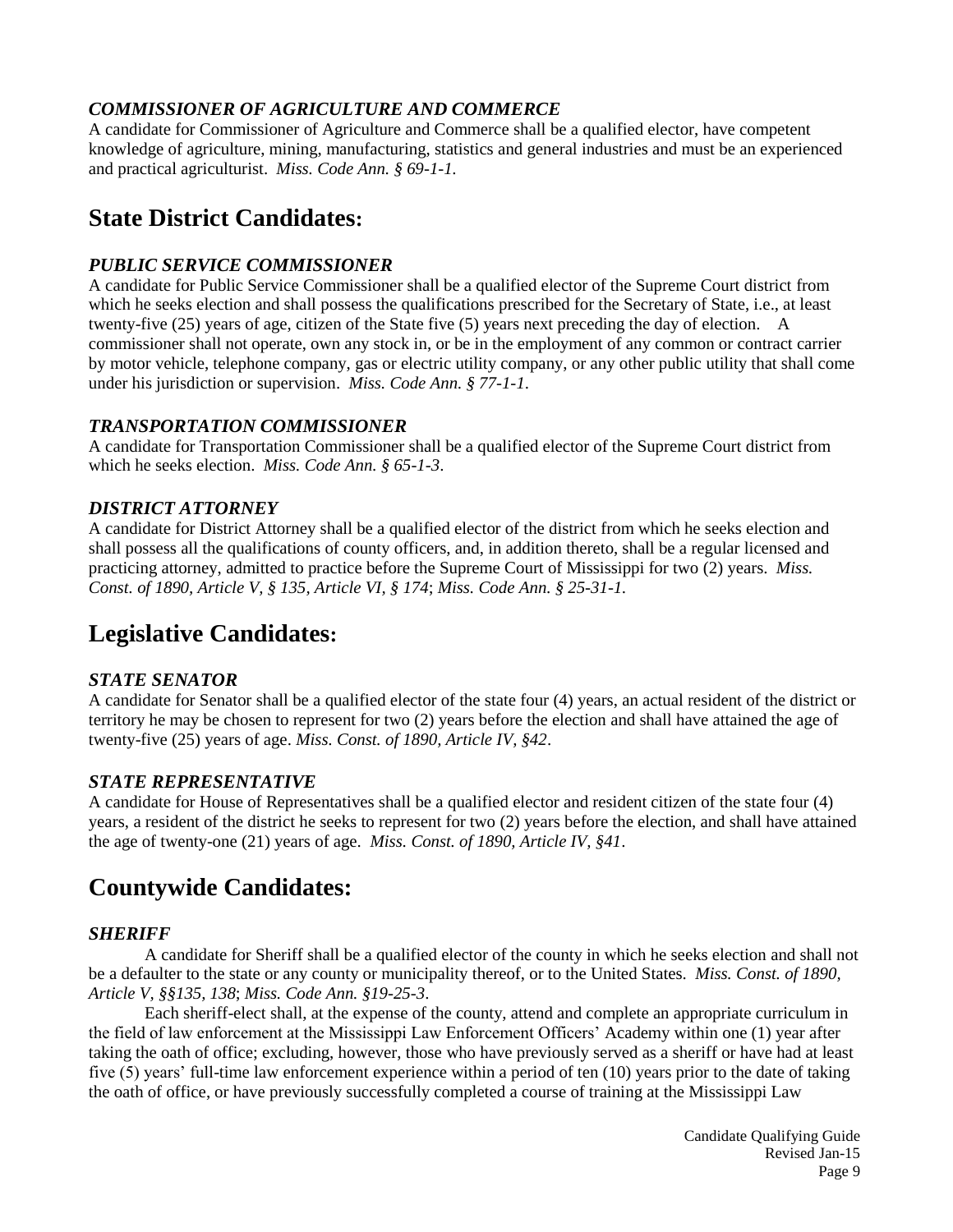Enforcement Officers' Academy or the Jackson Policy Academy within five (5) years prior to the date of taking the oath of office.

#### *CHANCERY CLERK*

A candidate for Chancery Clerk shall be a qualified elector of the county in which he seeks election. *Miss. Const. of 1890, Article V §135; Article VI, § 168*; *Miss. Code Ann. § 9-5-132*.

Each chancery clerk elected for a full term of office shall file in the office of the circuit clerk a certificate of completion of a course of training and education conducted by the Mississippi Judicial College of the University of Mississippi Law Center within six (6) months of the beginning of the term for which the clerk is elected. A chancery clerk who has completed the course of training and education and has satisfied his annual continuing education course requirements, and who is elected for a succeeding term shall not be required to repeat the training and education course upon reelection. Any chancery clerk who served a full or partial term before Jan. 1, 1996 shall be exempt from this requirement.

#### *CIRCUIT CLERK*

A candidate for Circuit Clerk shall be a qualified elector of the county in which he seeks election. *Miss. Const. of 1890, Article V §135; Article VI, § 168*; *Miss. Code Ann. §§ 9-7-122, 23-15-211*.

Each circuit clerk elected for a full term of office shall file in the office of the chancery clerk a certificate of completion of a course of training and education conducted by the Mississippi Judicial College of the University of Mississippi Law Center within six (6) months of the beginning of the term for which the clerk is elected. A circuit clerk who has completed the course of training and education and has satisfied his annual continuing education course requirements, and who is elected for a succeeding term shall not be required to repeat the training and education course upon reelection. Any circuit clerk who served a full or partial term before Jan. 1, 1996 shall be exempt from this requirement.

Each newly elected circuit clerk shall complete a computer skills training course within one hundred eighty (180) days of the commencement of their term; all serving circuit clerks shall complete a refresher course within one hundred eighty (180) days of the commencement of every odd-numbered term of service.

#### *TAX ASSESSOR/COLLECTOR*

A candidate for Tax Assessor or Tax Collector shall be a qualified elector of the county in which he seeks election. *Miss. Const. of 1890, Article V §§135, 138; Article VI, § 168; Miss. Code Ann. § 27-1-51*.

Each tax assessor and tax collector shall attain certification through the Education and Certification Board, in cooperation with the Center for Governmental Training and Technology within the Mississippi State University Extension Service.

#### *COUNTY ATTORNEY*

A candidate for County Attorney shall be a qualified elector of the county in which he seeks election, possess all the qualifications of other county officers, and, in addition thereto, shall be a regular licensed and practicing lawyer. *Miss. Code Ann. §19-23-9*.

#### *SURVEYOR*

A candidate for Surveyor shall be a qualified elector of the county in which he seeks election and a registered land surveyor as provided for in *Miss. Code Ann. §§ 73-13-71 through 73-13-99*. *Miss. Code Ann. §19-27-1; Miss. Const. of 1890, Article V §§135, 138*.

#### *CORONER*

A candidate for Coroner shall, at a minimum, possess a high school graduation diploma or its equivalent, be twenty-one (21) years of age or older and be a qualified elector of the county in which he seeks election.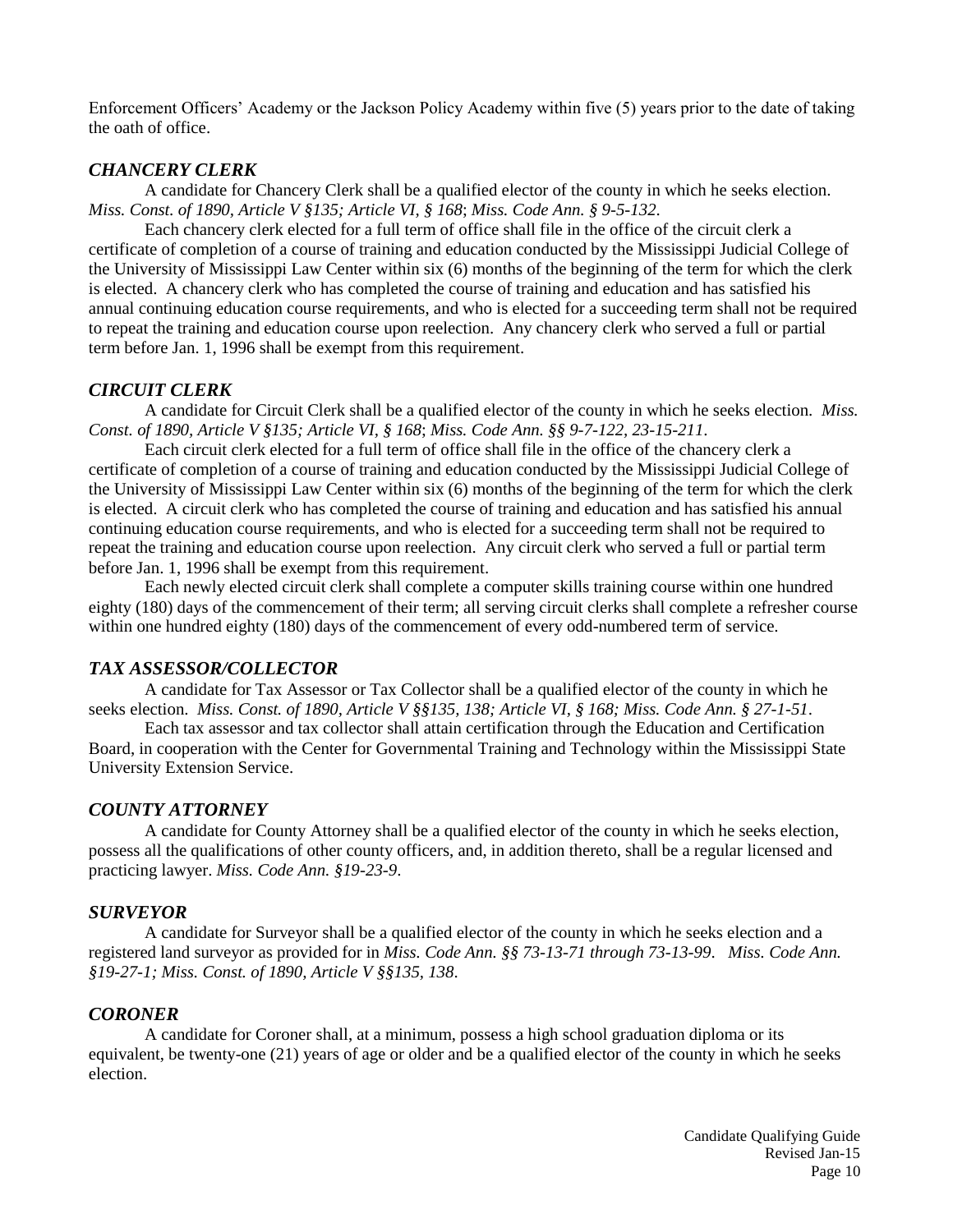The minimum education requirement shall not apply to any Coroner holding office on July 1, 1986, who is re-elected in the 1987 general election and thereafter, as long as he maintains continuous active service as a county medical examiner or county medical examiner investigator. *Miss. Code Ann. §19-21-103; Miss. Const. of 1890, Article V, §§135, 138*.

#### *COUNTY SUPERINTENDENT OF EDUCATION*

A qualified elector, the holder of a valid administrator's license issued by the State Department of Education, and not less than four years of classroom or administrative experience. *Miss. Code Ann. §37-9-13; Miss. Const. of 1890, Article VIII, §§202, 204*; *see also, Miss. Code Ann. § 37-5-71*.

### <span id="page-10-0"></span>**County District Candidates:**

#### *SUPERVISOR*

A candidate for Supervisor shall be a qualified elector of the county and a resident in the district in which he/she seeks election. Miss. Const. of 1890, Article VI, § 176; Miss. Code Ann. §19-3-3; *Williams v. Adams County Board of Election Commissioners*, 608 F Supp. 599 (1985)(freeholder requirement as set forth by *Miss. Code Ann. § 19-3-3* ruled unconstitutional).

#### *JUSTICE COURT JUDGE*

A candidate for Justice Court Judge shall be a qualified elector and resident of the county for two (2) years next preceding his selection and shall have a high school graduate or a general equivalency diploma unless he shall have served as a justice of the peace or been elected to the office of justice of the peace prior to January 1, 1976. *Miss. Code Ann. §9-11-3; Miss. Const. of 1890, Article VI, §171.*

Each justice court judge shall be required to file in the office of the chancery clerk a certificate of completion of a course of training and education conducted by the Mississippi Judicial College of the University of Mississippi Law Center within six months of the beginning of the term of office. In addition, each justice court judge shall be required to file annually in the office of the chancery clerk a certificate of completion of a course of continuing education conducted by the Mississippi Judicial College. *See also, Miss. Code Ann. § 9- 11-4*.

#### *CONSTABLE*

A qualified elector in the county and district in which he seeks election. *Miss. Code Ann. §19-19-5; Miss. Const. of 1890, Article VI, § 171*.

During a constable's term of office, each constable shall attend and, to the extent to which he is physically able, participate in a curriculum having a duration of two (2) weeks which addresses the nature and scope of specific duties and responsibilities of a constable and which includes firearm use and safety training, established by the Board on Law Enforcement Officers Standards and Training in the field of law enforcement at the Mississippi Law Enforcement Officers' Training Academy or such other training programs that are approved by the Board on Law Enforcement Officers Standards and Training. In addition, each constable shall complete eight (8) hours annually continuing education training.

## <span id="page-10-1"></span>**School District, Board of Trustees:**

#### *CONSOLIDATED/CONSOLIDATED LINE SCHOOL DISTRICT TRUSTEE*

A candidate for Consolidated/Consolidated Line School District Trustee shall be a bona fide resident and qualified elector of the district in which election is sought, and shall have a high school diploma or its equivalent. *Miss. Code Ann. § 37-7-306*.

Each school board member shall be required to complete a basic course of training and education for local school board members conducted by the Mississippi School Boards Association within six (6) months of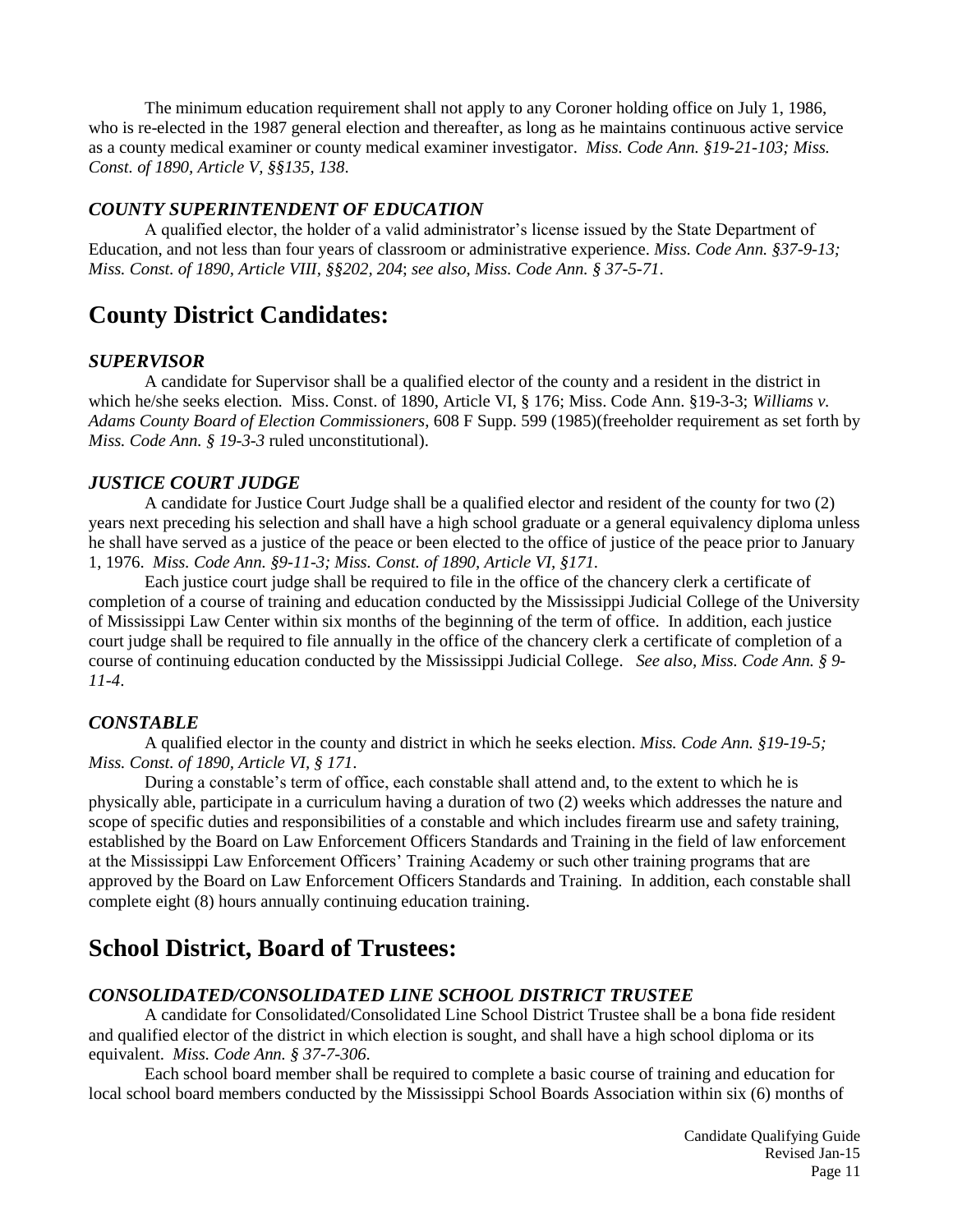his selection. In addition, each school board member shall be required to file annually in the office of the school board a certificate of completion of a course of continuing education conducted by the Mississippi School Boards Association. *See also*, *Miss. Code Ann. § 37-3-4*.

#### *MUNICIPAL SEPARATE SCHOOL DISTRICT TRUSTEE*

A candidate for Municipal Separate School District Trustee shall be a bona fide resident and qualified elector of such school district, and shall have a high school diploma or its equivalent. *Miss. Code Ann. §§ 37-7- 201, 37-7-203, 37-7-306*.

Each school board member shall be required to complete a basic course of training and education for local school board members conducted by the Mississippi School Boards Association within six (6) months of his selection. In addition, each school board member shall be required to file annually in the office of the school board a certificate of completion of a course of continuing education conducted by the Mississippi School Boards Association. *See also*, *Miss. Code Ann. § 37-3-4*.

#### *SPECIAL MUNICIPAL SEPARATE SCHOOL DISTRICT TRUSTEE*

A candidate for Special Municipal Separate School District Trustee shall be a bona fide resident and qualified elector of such school district, and shall have a high school diploma or its equivalent. *Miss. Code Ann. §§ 37-7-201, 37-7-707, 37-7-306.*

Each school board member shall be required to complete a basic course of training and education for local school board members conducted by the Mississippi School Boards Association within six (6) months of his selection. In addition, each school board member shall be required to file annually in the office of the school board a certificate of completion of a course of continuing education conducted by the Mississippi School Boards Association. *See also*, *Miss. Code Ann. § 37-3-4*.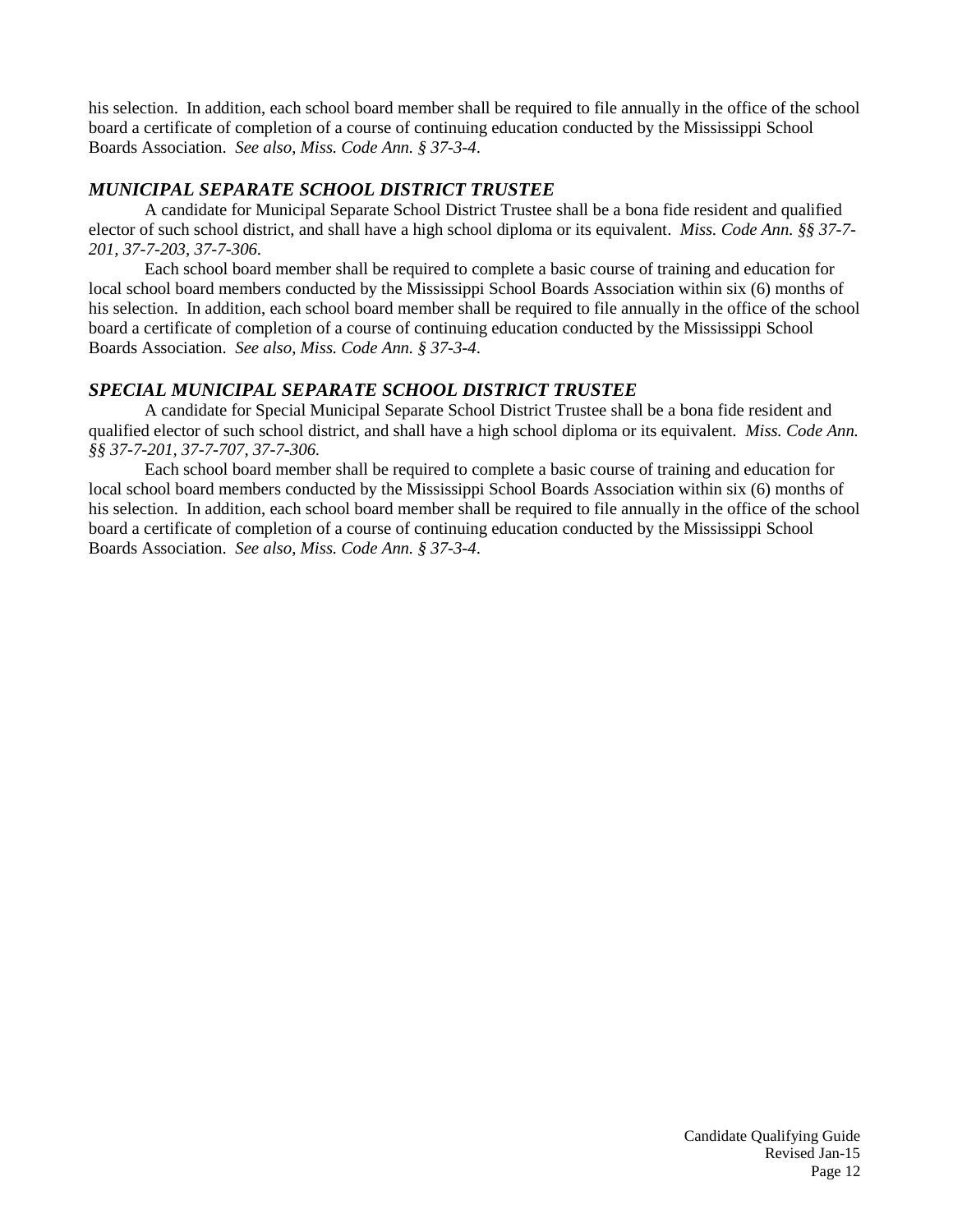# **Candidate Requirements**

<span id="page-12-0"></span>



An individual considering a run for office must choose to either participate in a primary election as a candidate seeking a particular political party's nomination or qualify as an independent candidate, who, for the purposes of the ballot, has no designated political party affiliation and only participates in the November General Election.

#### <span id="page-12-1"></span>**Party Candidates**

An individual who chooses to participate in a primary election to seek the nomination of a particular political party must submit, to the proper office, a qualifying statement of intent for a candidate for party nomination, together with the applicable qualifying fee, on or before the qualifying deadline, as is more thoroughly explained hereafter. Qualifying forms for party candidates are available from your Circuit Clerk's Office, the respective political party's state headquarters, the Secretary of State's Office or on-line at [http://www.sos.ms.gov/Elections-](http://www.sos.ms.gov/Elections-Voting/Pages/Candidate-Qualifying-Forms.aspx)[Voting/Pages/Candidate-Qualifying-Forms.aspx.](http://www.sos.ms.gov/Elections-Voting/Pages/Candidate-Qualifying-Forms.aspx)

#### <span id="page-12-2"></span>**Independent Candidates**

An individual who chooses to seek election for an office as an independent candidate does not pay a qualifying fee but must submit, to the proper office, a qualifying statement of intent for an independent candidate, together with a qualifying petition, which must be signed by a certain number of qualified electors (registered voters) from the state, county or district from which the candidate seeks election, as is more thoroughly explained hereafter. The number of signatures required on the qualifying petition is dependent upon the specific office sought by the candidate. Each candidate must obtain the certification of the signatures from the Circuit Clerk's Office of the county from where the signatures were collected prior to submitting his qualifying papers to the appropriate office. Independent candidates should budget sufficient time to ensure the certification of the signatures prior to the date the qualifying papers are to be submitted to the appropriate office by the qualifying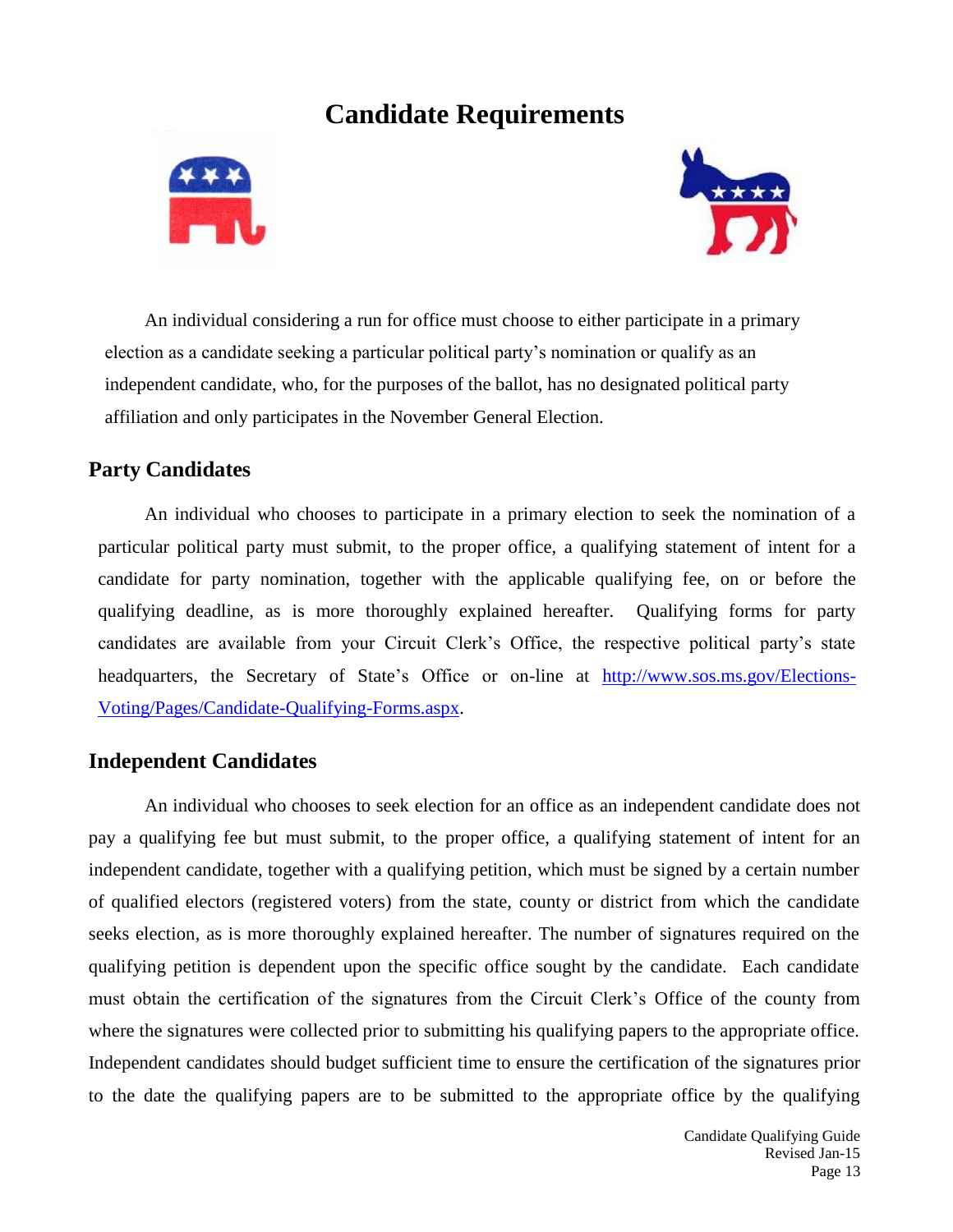deadline. Receiving offices will not accept qualifying papers unless the required number of signatures has been certified by the Circuit Clerk's Office of the respective counties from which the signatures were collected. Qualifying forms for independent candidates are available from your Circuit Clerk's Office, the Secretary of State's Office or on-line at [http://www.sos.ms.gov/Elections-](http://www.sos.ms.gov/Elections-Voting/Pages/Candidate-Qualifying-Forms.aspx)[Voting/Pages/Candidate-Qualifying-Forms.aspx.](http://www.sos.ms.gov/Elections-Voting/Pages/Candidate-Qualifying-Forms.aspx)

### **Statement of Economic Interest**

<span id="page-13-0"></span>All candidates seeking office in the 2015 Primary and/or General Elections are required to file a Statement of Economic Interest with the Mississippi Ethics Commission within fifteen (15) days of qualifying. Additional information and forms may be obtained directly from the Mississippi Ethics Commission or on-line.

> Mississippi Ethics Commission Burroughs Building 146 East Amite Street, Room 103 Jackson, Mississippi 39201 [http://www.ethics.state.ms.us](http://www.ethics.state.ms.us/)

### **Campaign Finance Disclosure Reports**

<span id="page-13-1"></span>All candidates seeking office in the 2015 Primary and/or General Elections are required to file campaign finance disclosure reports as required by Mississippi law. These reporting requirements are set forth briefly herein and in greater detail in a separate publication of the Secretary of State's Office, *Campaign Finance Disclosure in Mississippi* and by statute, *Miss. Code Ann. §§ 23-15-801, et seq.* Forms are available from your Circuit Clerk's Office, the Secretary of State's Office or on-line at [http://www.sos.ms.gov/Elections-Voting/Pages/Campaign-Finance-Forms.aspx.](http://www.sos.ms.gov/Elections-Voting/Pages/Campaign-Finance-Forms.aspx)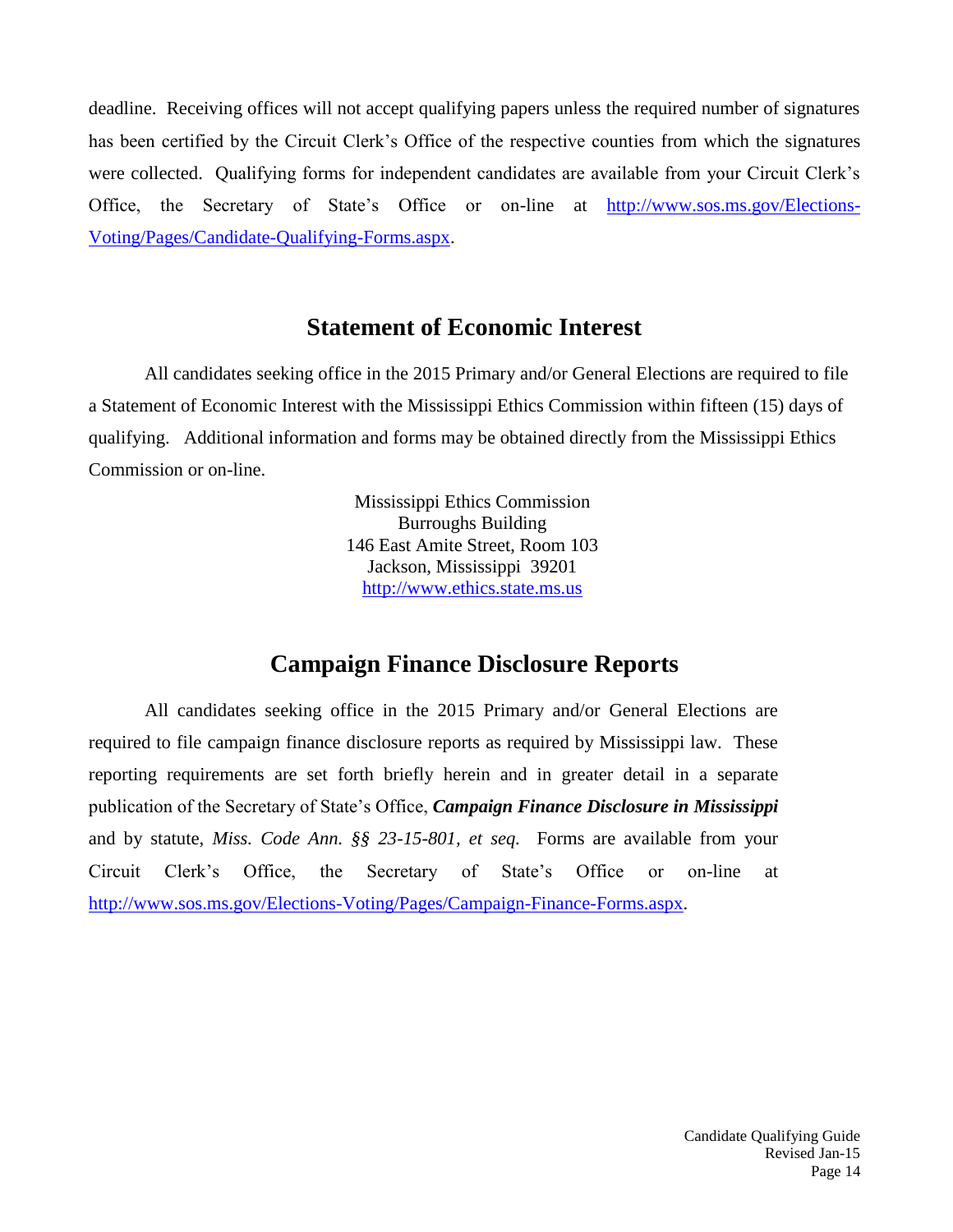# <span id="page-14-0"></span>**What, When and Where to File:**

### <span id="page-14-1"></span>**For Statewide, State District and Legislative Office**

#### <span id="page-14-2"></span>*Qualifying as a Candidate for Party Nomination:*

- 1) Qualifying Statement of Intent for a Candidate for Party Nomination, and
- 2) Qualifying fee made payable to the appropriate State Party Executive Committee. The qualifying fee(s) for candidates seeking party nominations for office are as follows:
	- a. Governor: \$300.00,
	- b. Lieutenant Governor, Attorney General, Secretary of State, State Treasurer, Auditor of Public Accounts, Commissioner of Insurance, Commissioner of Agriculture and Commerce, Transportation Commissioner and Public Service Commissioner: \$200.00,
	- c. District Attorney: \$100.00, and
	- d. State Senator and State Representative: \$15.00. *Miss. Code Ann. § 23-15- 297*.
- 3) Filed with the appropriate State Party Executive Committee,
- 4) No later than 5:00 p.m. on Friday, February 27, 2015. NOTE: The qualifying date is an actual receipt deadline and cannot be extended under any circumstance.
- 5) Statement of Economic Interest, within fifteen (15) days of qualifying, with the Mississippi Ethics Commission, 146 E. Amite Street, Rm. 103, Burroughs Bldg., Jackson, MS 39201; (601) 359-1285.
- 6) Required Campaign Finance Disclosure Reports filed with the Secretary of State's Office by 5:00 p.m. on the applicable deadline(s).

**\* \* \* \* \* \***

#### <span id="page-14-3"></span>*Qualifying as an Independent Candidate:*

- 1) Qualifying Statement of Intent for a Candidate for an Independent Candidate, and
- 2) Qualifying Petition, signed by not less than the following number of qualified electors (registered voters), certified by the Circuit Clerk of the respective county from where the signatures were collected by the candidate:
	- a. Governor, Lieutenant Governor, Secretary of State, State Treasurer, Auditor of Public Accounts, Attorney General, Commissioner of Insurance and Commissioner of Agriculture and Commerce, not less than one thousand (1,000) qualified electors,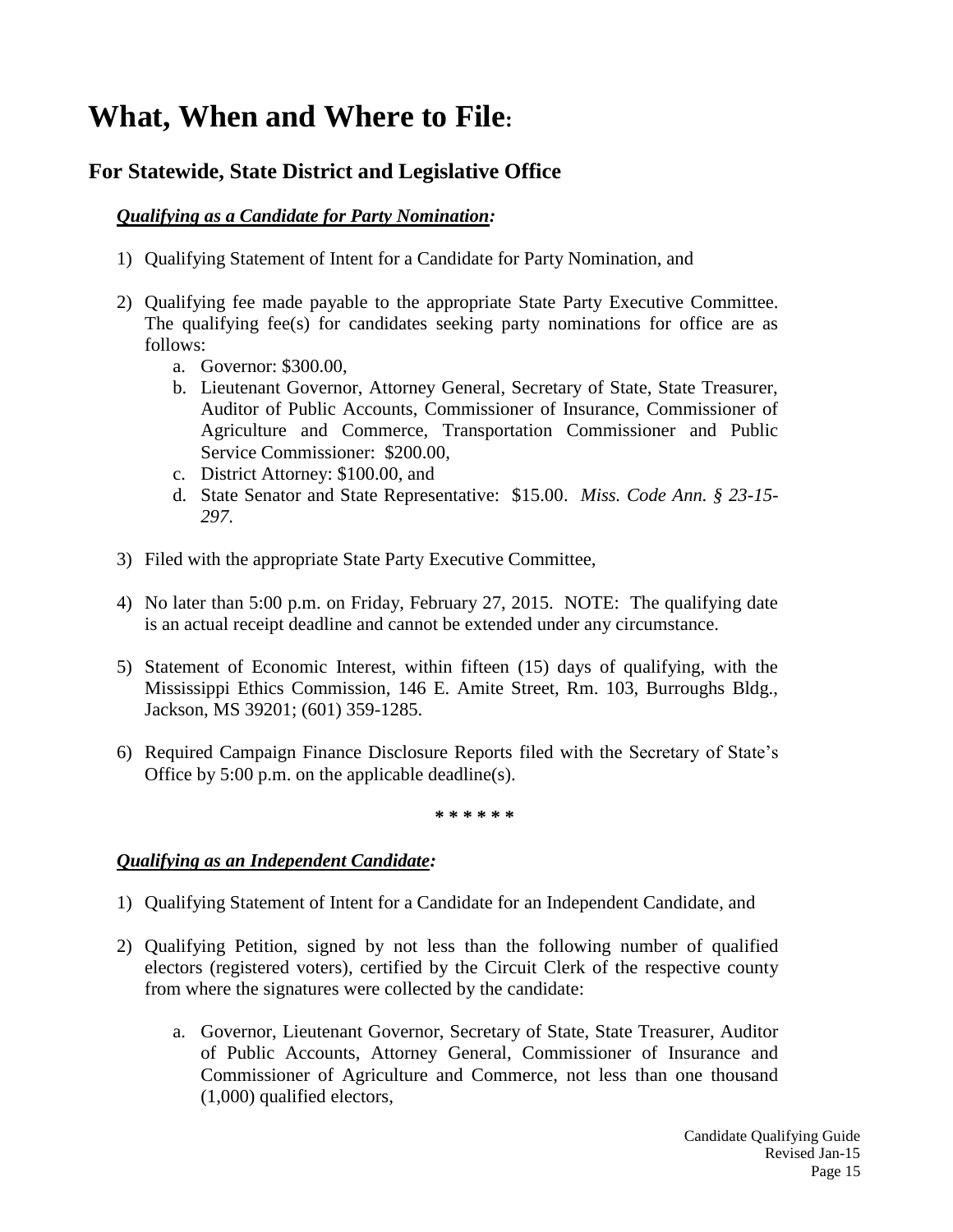- b. Public Service Commissioner and Transportation Commissioner, not less than three hundred (300) qualified electors,
- c. District Attorney, not less than one hundred (100) qualified electors,
- d. State Senator and State Representative, not less than fifty (50) qualified electors. *Miss. Code Ann. § 23-15-359*.
- 3) Filed with the Secretary of State's office,
- 4) No later than 5:00 p.m. on Friday, February 27, 2015. NOTE: The qualifying date is an actual receipt deadline and cannot be extended under any circumstance.
- 5) Statement of Economic Interest, within fifteen (15) days of qualifying, with the Mississippi Ethics Commission, 146 E. Amite Street, Rm. 103, Burroughs Bldg., Jackson, MS 39201; (601) 359-1285.
- 6) Required Campaign Finance Disclosure Reports filed with the Secretary of State's Office by 5:00 p.m. on the applicable deadline(s).

#### <span id="page-15-0"></span>**For Countywide and County District Offices**

#### <span id="page-15-1"></span>*Qualifying as a Candidate for Party Nomination:*

- 1) Qualifying Statement of Intent for a Candidate for Party Nomination, and
- 2) Qualifying fee made payable to the appropriate County Party Executive Committee. The qualifying fee(s) for candidates seeking party nominations for countywide and county district offices are as follows:
	- a. Sheriff, Chancery Clerk, Circuit Clerk, Tax Assessor, Tax Collector, County Attorney, Superintendent of Education and Supervisor: \$15.00, and
	- b. Surveyor, Coroner, Justice Court Judge and Constable: \$10.00. *Miss. Code Ann. § 23-15-297*.
- 3) Filed with the Circuit Clerk's Office in the candidate's county of residence,
- 4) No later than 5:00 p.m. on Friday, February 27, 2015. NOTE: The qualifying date is an actual receipt deadline and cannot be extended under any circumstance.
- 5) Statement of Economic Interest, within fifteen (15) days of qualifying, with the Mississippi Ethics Commission, 146 E. Amite Street, Rm. 103, Burroughs Bldg., Jackson, MS 39201; (601) 359-1285.
- 6) Required Campaign Finance Disclosure Reports filed with the appropriate Circuit Clerk's Office by 5:00 p.m. on the applicable deadline(s).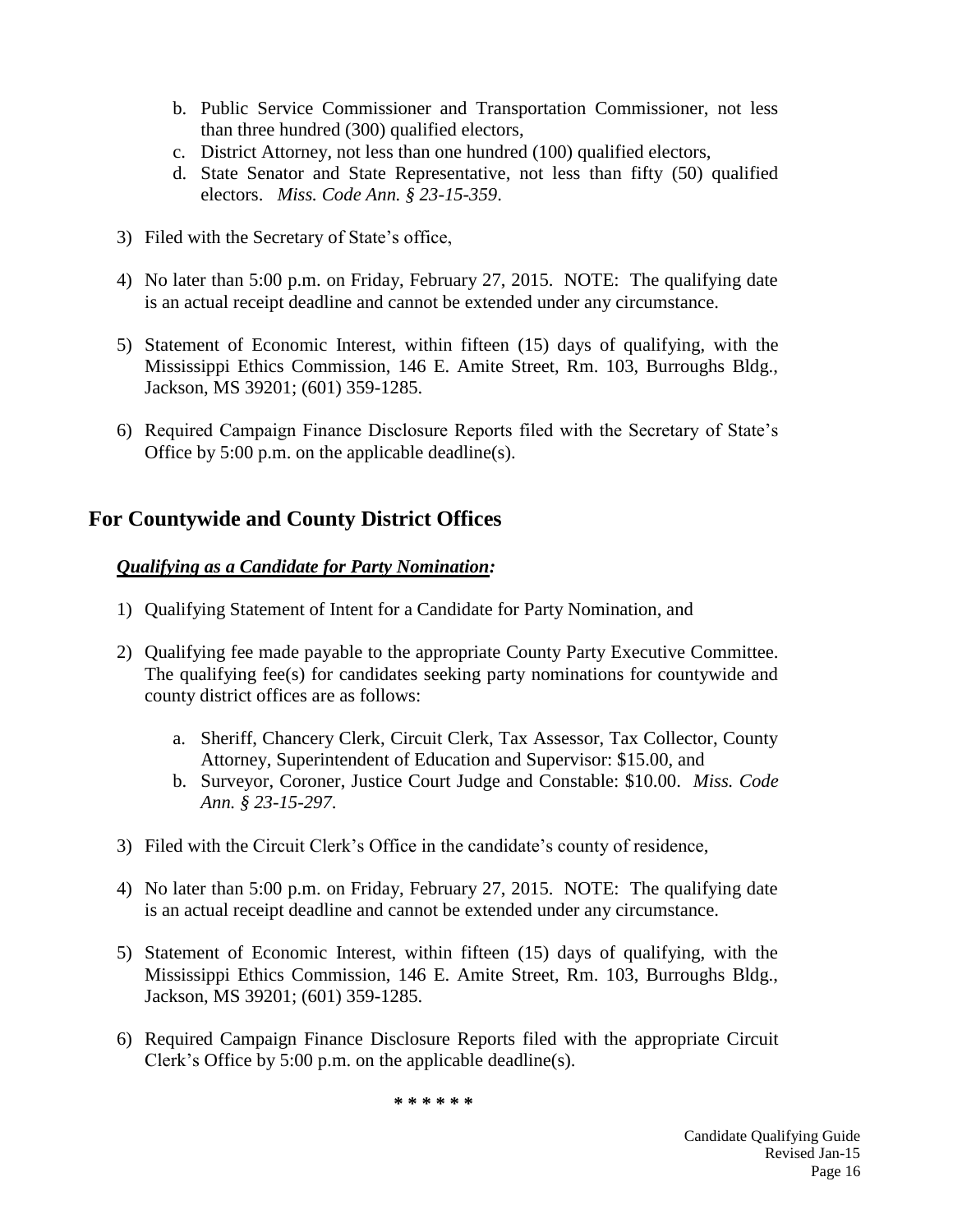#### <span id="page-16-0"></span>*Qualifying as an Independent Candidate:*

- 1) Qualifying Statement of Intent for a Candidate for an Independent Candidate, and
- 2) Qualifying Petition, signed by not less than the following number of qualified electors (registered voters), certified by the Circuit Clerk of the respective county from where the signatures were collected by the candidate:
	- a. Sheriff, Chancery Clerk, Circuit Clerk, Tax Assessor, Tax Collector, County Attorney, Surveyor, Coroner, and Superintendent of Education, not less than fifty (50) qualified electors,
	- b. Supervisor, Justice Court Judge and Constable, not less than fifteen (15) qualified electors. *Miss. Code Ann. § 23-15-359*.
- 3) Filed with the Circuit Clerk's office in the candidate's county of residence,
- 4) No later than 5:00 p.m. on Friday, February 27, 2015. NOTE: The qualifying date is an actual receipt deadline and cannot be extended under any circumstance.
- 5) Statement of Economic Interest, within fifteen (15) days of qualifying, with the Mississippi Ethics Commission, 146 E. Amite Street, Rm. 103, Burroughs Bldg., Jackson, MS 39201; (601) 359-1285.
- 6) Required Campaign Finance Disclosure Reports filed with the Secretary of State's Office by 5:00 p.m. on the applicable deadline(s).

#### <span id="page-16-1"></span>**For School District Trustee (Consolidated/Consolidated Line, Municipal Separate and Special Municipal Separate)**

#### <span id="page-16-2"></span>*Qualifying as a Non-Partisan Candidate*:

- 1) Qualifying Statement of Intent<sup>2</sup>, and
- 2) Petition signed by not less than fifty (50) qualified electors of the area represented by the office<sup>3</sup>, certified by the Circuit Clerk of the county from which the signatures were collected

<sup>&</sup>lt;sup>2</sup> For a Municipal Separate School District Trustee candidate only, the Qualifying Statement of Intent must be accompanied by an Affidavit of the Candidate. All qualifying forms are available from your Circuit Clerk's Office, the Secretary of State's Office and on-line at [http://www.sos.ms.gov/Elections-Voting/Pages/Candidate-Qualifying-](http://www.sos.ms.gov/Elections-Voting/Pages/Candidate-Qualifying-Forms.aspx)[Forms.aspx.](http://www.sos.ms.gov/Elections-Voting/Pages/Candidate-Qualifying-Forms.aspx) 

 $3$  Where there are less than one hundred (100) qualified electors in the area to be represented by the trustee, the petition of nomination shall be signed by at least twenty percent (20.0%) of the qualified electors in the area.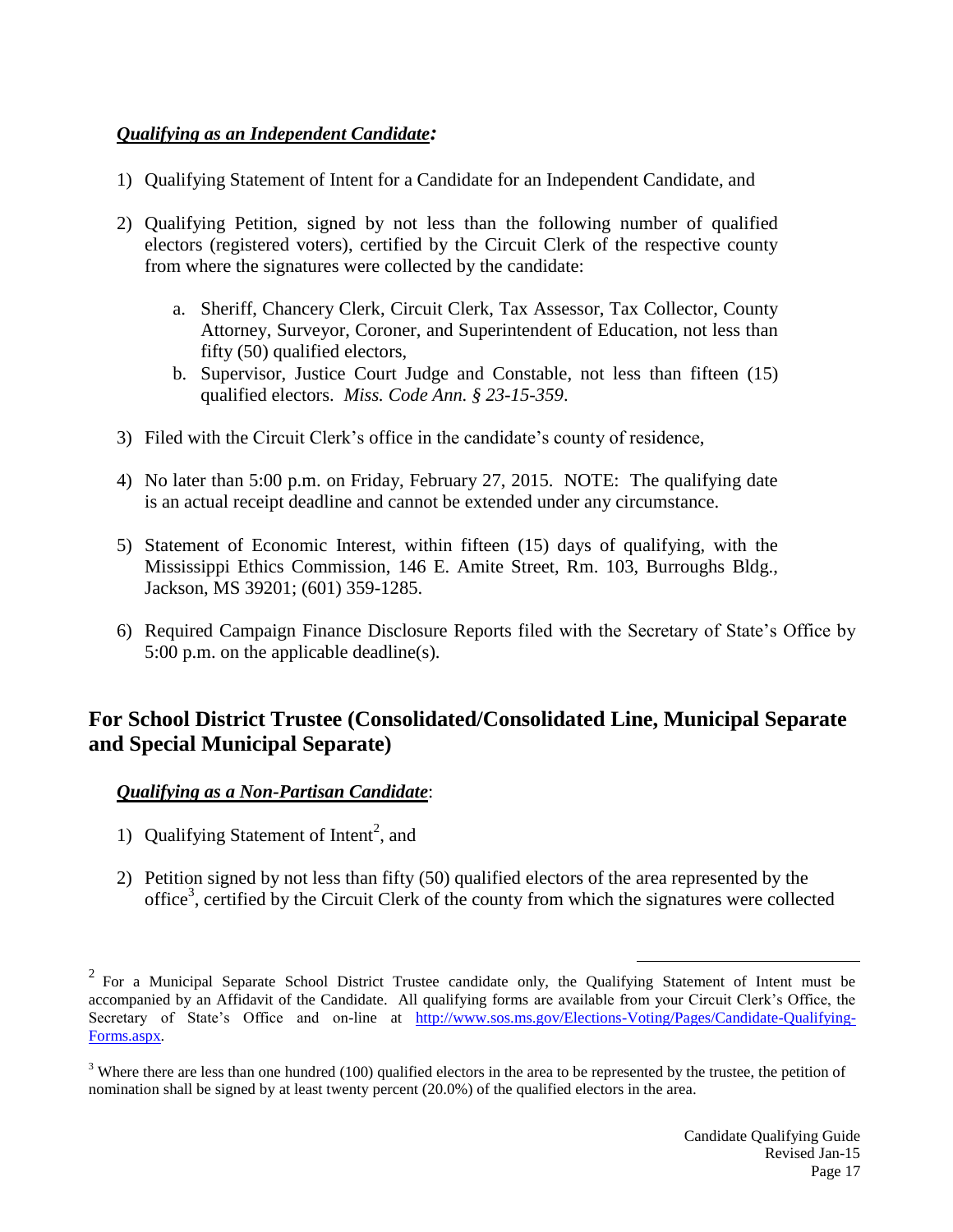- 3) Filed with the County Election Commission/Circuit Clerk's Office,
- 4) No more than ninety (90) days nor later than 5:00 p.m. sixty (60) days before the election, i.e., *no earlier than Wednesday, August 5, 2015 and no later than 5:00 p.m. on Friday, September 4, 2015<sup>4</sup>* .
- 5) Statement of Economic Interest, within fifteen (15) days of qualifying, with the Mississippi Ethics Commission, 146 E. Amite Street, Rm. 103, Burroughs Bldg., Jackson, MS 39201;(601) 359-1285.
- 6) Required Campaign Finance Disclosure Reports filed with the appropriate Circuit Clerk's office by 5:00 p.m. on the applicable deadline(s).

 $\overline{a}$ 

 $4$  A candidate for Trustee for the Vicksburg/Warren County Special Municipal School District may file his qualifying papers prior to Wednesday, August 5, 2015; however, the qualifying deadline remains the same, i.e., 5:00 p.m., Friday, September 4, 2015.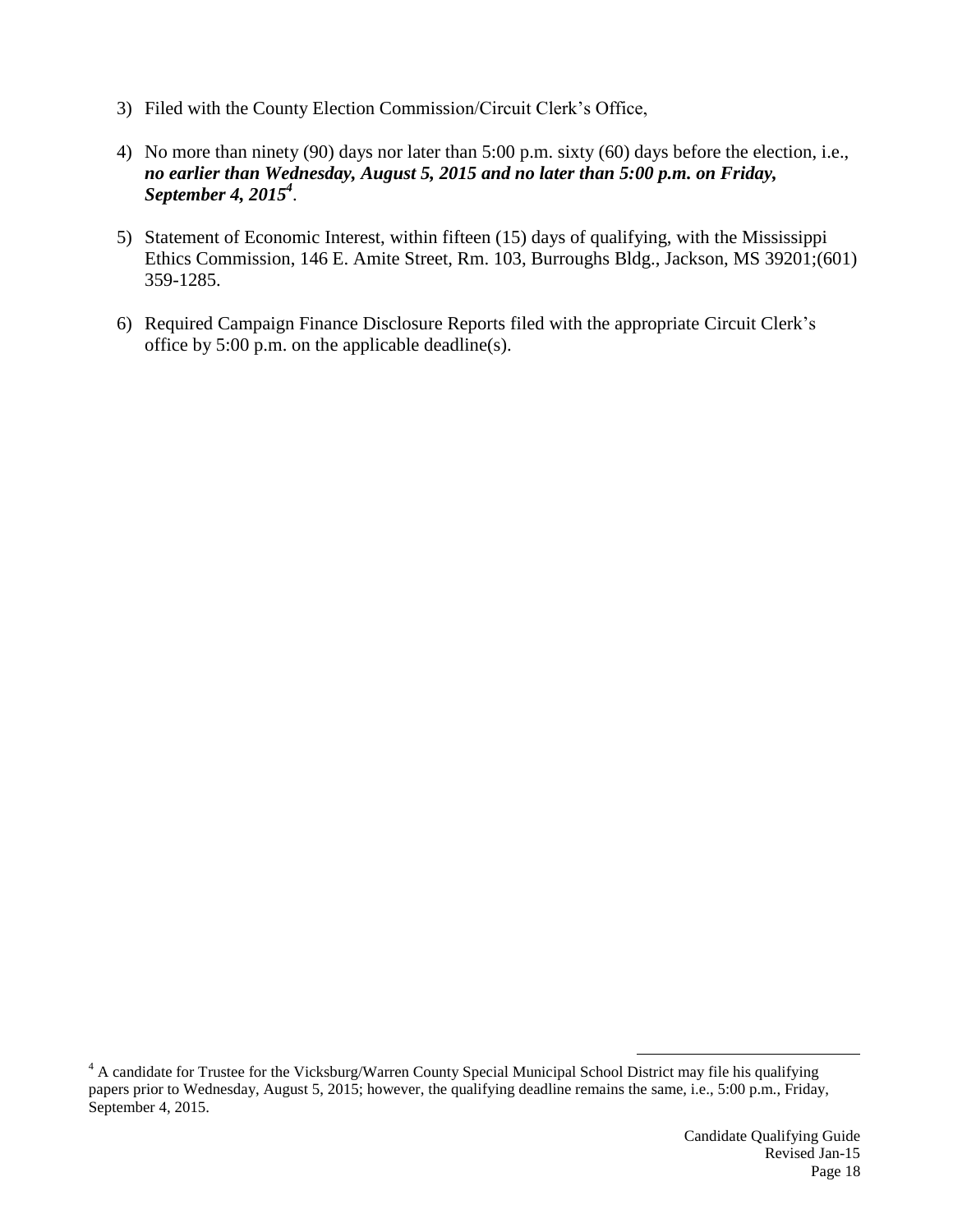# **Political Party Contact Information**

<span id="page-18-0"></span>

| <b>Party</b>                  | <b>Address</b>            | <b>Phone</b>       | <b>Email/Website</b>                    |
|-------------------------------|---------------------------|--------------------|-----------------------------------------|
| <b>Democratic Party of</b>    | Post Office Box 1583      | $(601)$ 969-2913   | Email: rcole@mississippidemocrats.org   |
| <b>Mississippi</b>            | Jackson, MS 39215         | $(601)$ 354-1599,  | Website: www.msdemocrats.net            |
|                               |                           | fax                |                                         |
| <b>Mississippi Republican</b> | Post Office Box 60        | $(601)$ 948-5191   | Email: chairman@msgop.org               |
| <b>Party</b>                  | Jackson, MS 39205-0060    | $(601)$ 354-0972,  | Website: www.msgop.org                  |
|                               |                           | fax                |                                         |
| <b>Libertarian Party of</b>   | 1625 E. County Line Rd,   |                    | Website: www.lp.org/states/mississippi  |
| <b>Mississippi</b>            | Suite 200-145             |                    |                                         |
|                               | Jackson, MS 39211-1832    |                    | http://mslp.org/                        |
| <b>Reform Party of</b>        | 142 Old Hwy 98 West       |                    | Website: www.rpusa.info/mississippi;    |
| <b>Mississippi</b>            | Tylertown, MS 39667       |                    | http://reformpartyms.net/               |
|                               |                           |                    | Email: RPMS@rpusa.info;                 |
|                               |                           |                    | info@rpusa.info                         |
| <b>Natural Law Party of</b>   | 9301 Dogwood Avenue       |                    | Website: www.natural-law.org            |
| <b>Mississippi</b>            | Ocean Springs, MS 39564   |                    |                                         |
| <b>The Constitution Party</b> | 742 East Service Drive    | $(662) 622 - 7639$ | Website: www.constitutionparty.org;     |
|                               | Coldwater, MS 38618       | $(662)$ 760-8695   | http://msconstitutionparty.wordpress.co |
|                               | 151 Road 331              |                    | m/                                      |
|                               | Guntown, MS 38849         |                    |                                         |
| <b>Green Party of</b>         | 707D McLarty Road         | $(601)352-3398$    | Website: www.greenpartyms.org           |
| <b>Mississippi</b>            | Oxford, MS 38655          |                    | Email: greenpartyms@hotmail.com         |
|                               | 8 Gumtree Drive           |                    |                                         |
|                               | Oxford Mississippi 38655  |                    |                                         |
| <b>America First Party</b>    | 405 River Road            | $(662)$ 453-8412   | Website: www.americafirstparty.orgMis   |
|                               | Greenwood, MS 38930       |                    | sissippi.americafirstparty.org          |
| <b>Justice Party</b>          | 850 N Jefferson Street A4 | $(601)$ 960-0667   | http://mississippi.justicepartyusa.net  |
|                               | Jackson, MS 39202         |                    |                                         |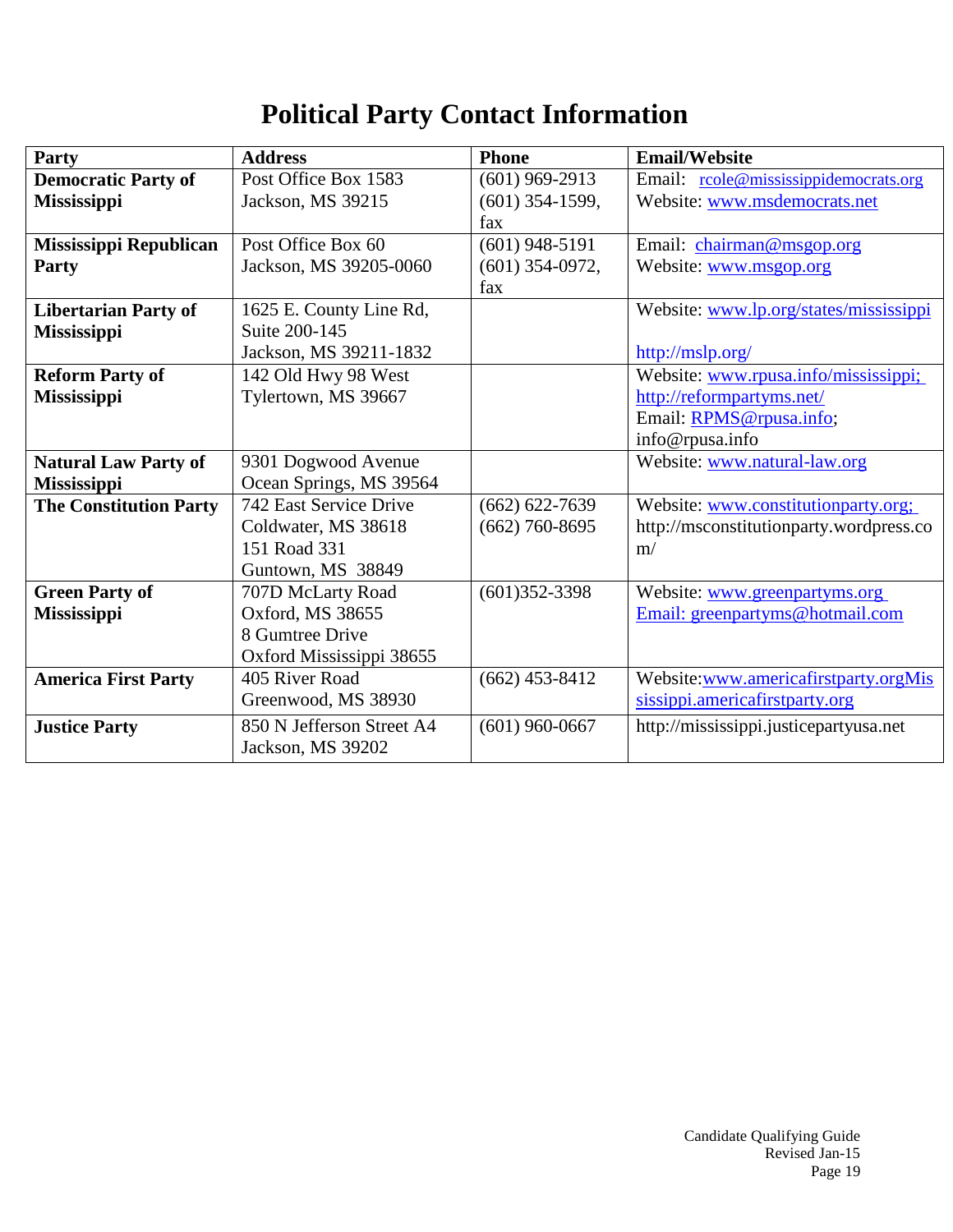# **Campaign Finance Reporting Requirements**

<span id="page-19-0"></span>Mississippi law requires all candidates for elective office to file campaign finance disclosure reports. Under the law, one is a candidate if he/she has filed qualifying papers or has spent or received *over \$200 in the aggregate* in furtherance of an election campaign. Following the qualifying deadline, all persons who have filed qualifying papers are candidates under the law, even if they have not received or spent *\$200* in the aggregate. Reports must be filed by **all** candidates even if they have not received contributions or made any expenditures.

#### <span id="page-19-1"></span>*What to Report:*

All reports filed under state law must include aggregate year-to-date and reporting period totals of contributions received and expenditures and disbursements made from all sources. Total cash on hand must be reported. *Miss. Code Ann. §23-15-807 (d)(i).* Each report must also include each of the following categories:

#### Itemized Contributions

Each report must contain an itemized listing of each contributor, including name, address, occupation, employer, date of each contribution, and amount of each contribution giving year-todate totals aggregating to more than **\$200**. *Miss. Code Ann. §23-15-807 (d)(ii).* The grand totals of itemized contributions plus non-itemized contributions must be disclosed. *Miss. Code Ann. §23-15-807 (d)(iii)(1972).*

#### Itemized Disbursements

Each report must contain an itemized listing of each person, business, or entity including name, address, occupation, employer, date of each expenditure or disbursement, and each amount receiving year-to-date totals aggregating to more than **\$200**. *Miss. Code Ann. §23-15-807 (d)(ii).* The grand totals of itemized expenditures plus non-itemized expenditures must be disclosed. *Miss. Code Ann. §23-15-807 (d)(iii).*

#### Non-Itemized Contributions and Disbursements

Contributions and disbursements aggregating to \$200 or less in a calendar year do not have to be itemized. However, these amounts *are* included in grand totals of all contributions and grand totals of all disbursements as indicated on the cover sheet of each report.

#### Reporting Threshold

All candidates and political committees must fully itemize (identify) the source of contributions and itemize expenditures when they aggregate to \$200.01 or more in a calendar year. *Miss. Code Ann. §23-15-807.*

Campaign finance forms are available from your Circuit Clerk's Office, the Secretary of State 's www.sos.ms.gov or by calling the Secretary of State's office at (601) 576-2550 or 1-800-829-6786. Please refer to the Secretary of State's *Campaign Finance Guide*, for detailed information on campaign finance procedures and a complete copy of the campaign finance disclosure law(s).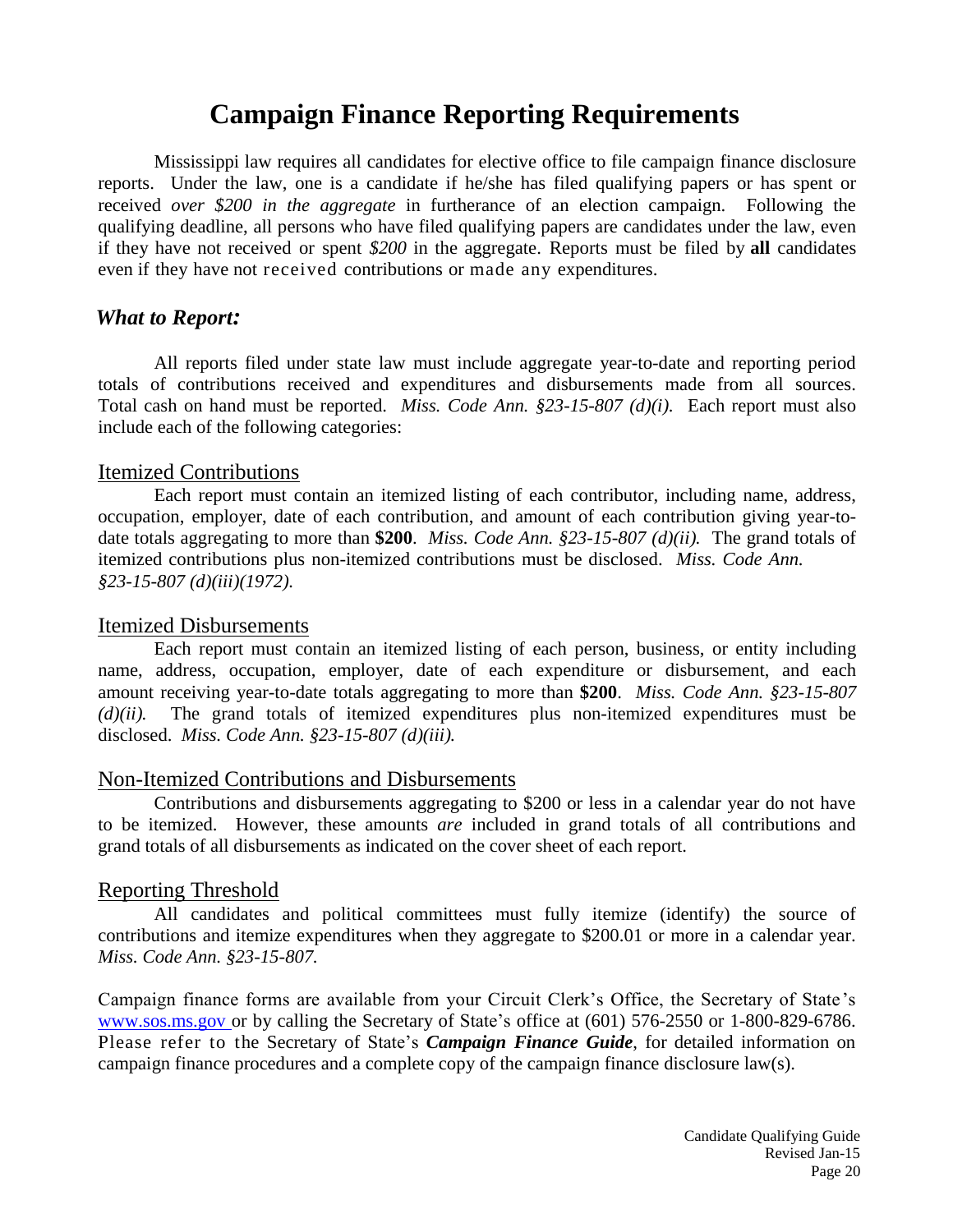#### <span id="page-20-0"></span>*Where to Report:*

- Candidates for **Statewide and State District office** file with the Secretary of State's office.
- Candidates for **Legislative office** file with the Secretary of State's office.
- Candidates for **Countywide office** file with the respective Circuit Clerk's office of the County.
- Candidates for **County District office** file with the respective Circuit Clerk's office of the County.

#### <span id="page-20-1"></span>*When to Report:*

Reports are due **no later than 5:00 p.m. on applicable deadline(s) in the proper office**. If the deadline falls on a weekend or holiday, the report is due at 5:00 p.m. on the first working day *prior*  to the weekend or holiday. The appropriate office must be in actual receipt of the r equired report no later than 5:00 p.m. on the deadline d at e. *Miss. Code Ann.* §23-15-807 (e).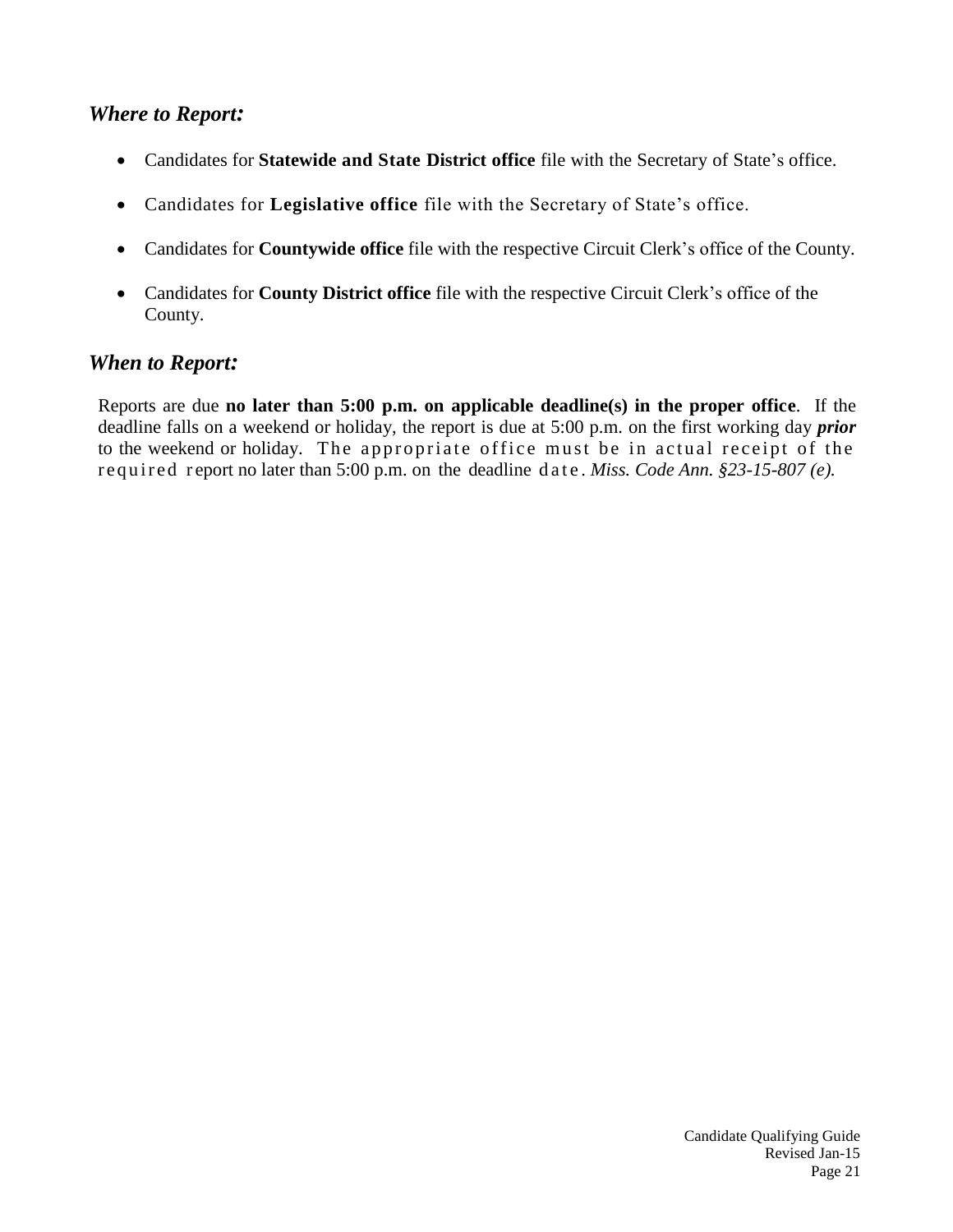# **2015 Campaign Finance Reporting Schedule**

<span id="page-21-0"></span>

| Friday, January 30, 2015<br>(January 1, 2014, through December 31, 2014) All candidates and all Political Comm | All candidates and all Political Committees<br>that received funds or made expenditures in<br>Mississippi during the year 2014, excludes<br><b>Judicial Candidates</b> |
|----------------------------------------------------------------------------------------------------------------|------------------------------------------------------------------------------------------------------------------------------------------------------------------------|
|                                                                                                                |                                                                                                                                                                        |
| (January 1, 2015, through April 30, 2015)                                                                      |                                                                                                                                                                        |
| (May 1, 2015, through May 31, 2015)                                                                            |                                                                                                                                                                        |
| (June 1, 2015, through June 30, 2015)                                                                          |                                                                                                                                                                        |
|                                                                                                                | <b>All Primary Candidates and</b><br><b>Political Committees</b>                                                                                                       |
|                                                                                                                | Pre-Runoff Report<br><b>All Primary Runoff</b><br><b>Candidates and Political</b><br><b>Committees</b>                                                                 |
| (July 1, 2015, through September 30, 2015)                                                                     |                                                                                                                                                                        |
|                                                                                                                |                                                                                                                                                                        |
|                                                                                                                | <b>Election Candidates and</b><br><b>Political Committees</b>                                                                                                          |
|                                                                                                                | Pre-Runoff Report<br><b>For Candidates and</b><br><b>Political Committees in the</b><br><b>General Runoff Election</b><br>Only                                         |
| (October 1, 2015, through December 31, 2015)                                                                   |                                                                                                                                                                        |
|                                                                                                                | All candidates and all Political Committees<br>that received funds or made expenditures in<br>Mississippi during the year 2015 that were<br>not in the 2015 election   |

**NOTE**: If a candidate or candidate's committee receives a contribution of more than \$200 after the tenth day, but more than 48 hours before 12:01 a.m. on the day of the election, the candidate or candidate's committee must fully disclose the contribution by filing a *48 Hour Report* with the appropriate office within 48 hours of the contribution. *Miss. Code Ann. §23-15-807(f)(i).* **Termination Report** - Required by *all* candidates and *all* political committees in order to end reporting obligations. To be eligible for termination, the candidate or committee must no longer be soliciting contributions, no longer making campaign disbursements, nor have any outstanding debts or financial obligations.